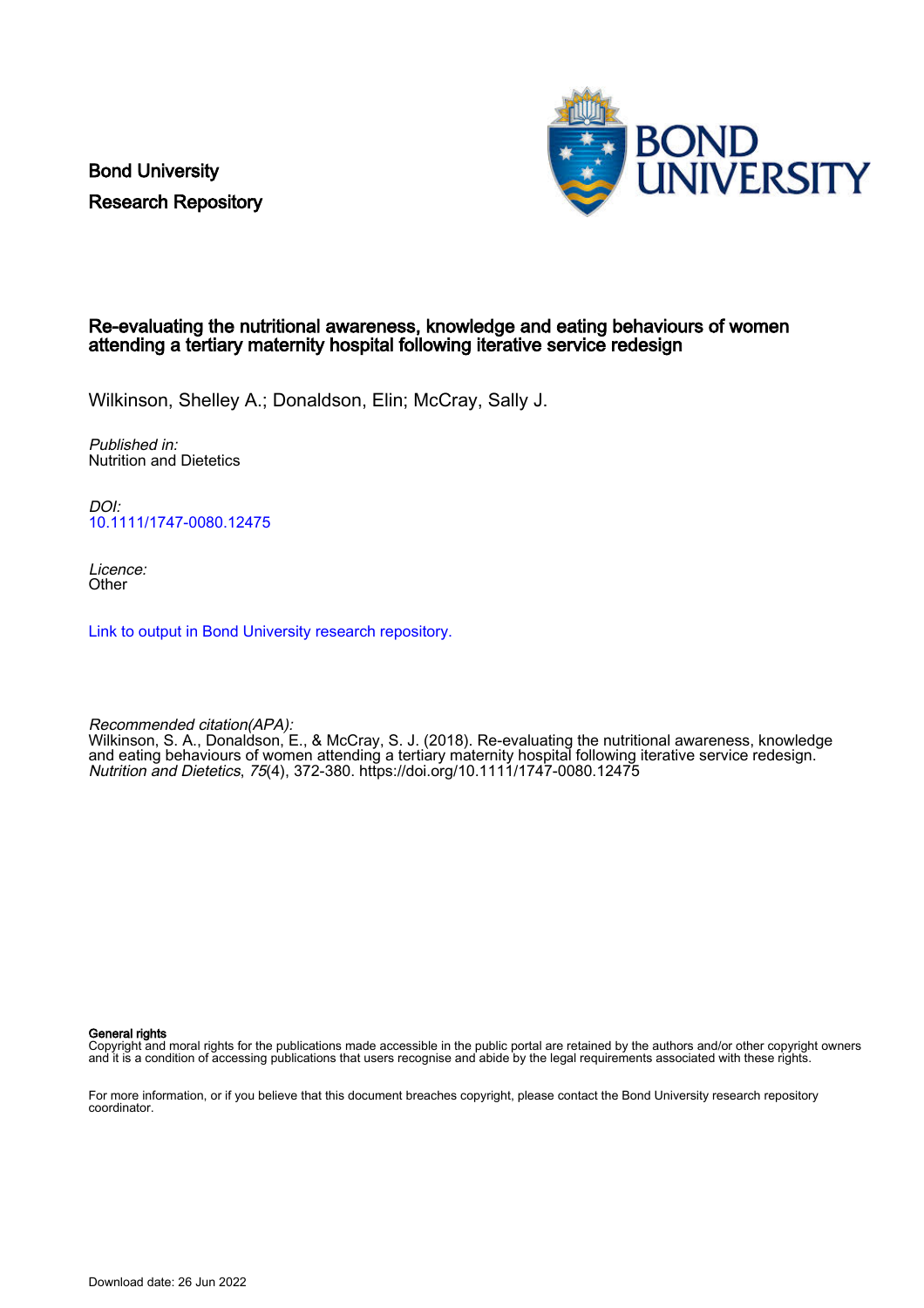# **ORIGINAL RESEARCH**

# **Re-evaluating the nutritional awareness, knowledge and eating behaviours of women attending a tertiary maternity hospital following iterative service redesign**

**Running head:** Maternity service iterative service redesign **Date accepted:** August 2018

Shelley Ann WILKINSON, $1,2}$  Elin DONALDSON<sup>1</sup> and Sally Jane MCCRAY<sup>1</sup> *1 Department of Nutrition and Dietetics, Mater Group, South Brisbane, Queensland, Australia 2 Mater Research Institute - University of Queensland, South Brisbane, Queensland,* 

S. A. Wilkinson, PhD, AdvAPD, Senior Maternal Health Research Dieititan & Queensland Department of Health Health Research Fellow E. Donaldson, BHlthSc(Nutr&Diet), APD, Senior Maternity Dietitian S. J. McCray, GradDipNut&Diet, APD, Director of Nutrition & Dietetics

**Correspondence:** S. Wilkinson, Department of Nutrition and Dietetics, Level 3, Salmon Building, Mater Health Services, Raymond Terrace, South Brisbane, Qld, 4101. Tel: (+61) 7 3163 6000; Fax: (+61) 7 3163 2442; Email: shelley.wilkinson@mater.org.au

This is the author manuscript accepted for publication and has undergone full peer review but has not been through the copyediting, typesetting, pagination and proofreading process, which may lead to differences between this version and the [Version of Record](http://dx.doi.org/10.1111/1747-0080.12475). Please cite this article as doi: [10.1111/1747-0080.12475](http://dx.doi.org/10.1111/1747-0080.12475)

*Australia*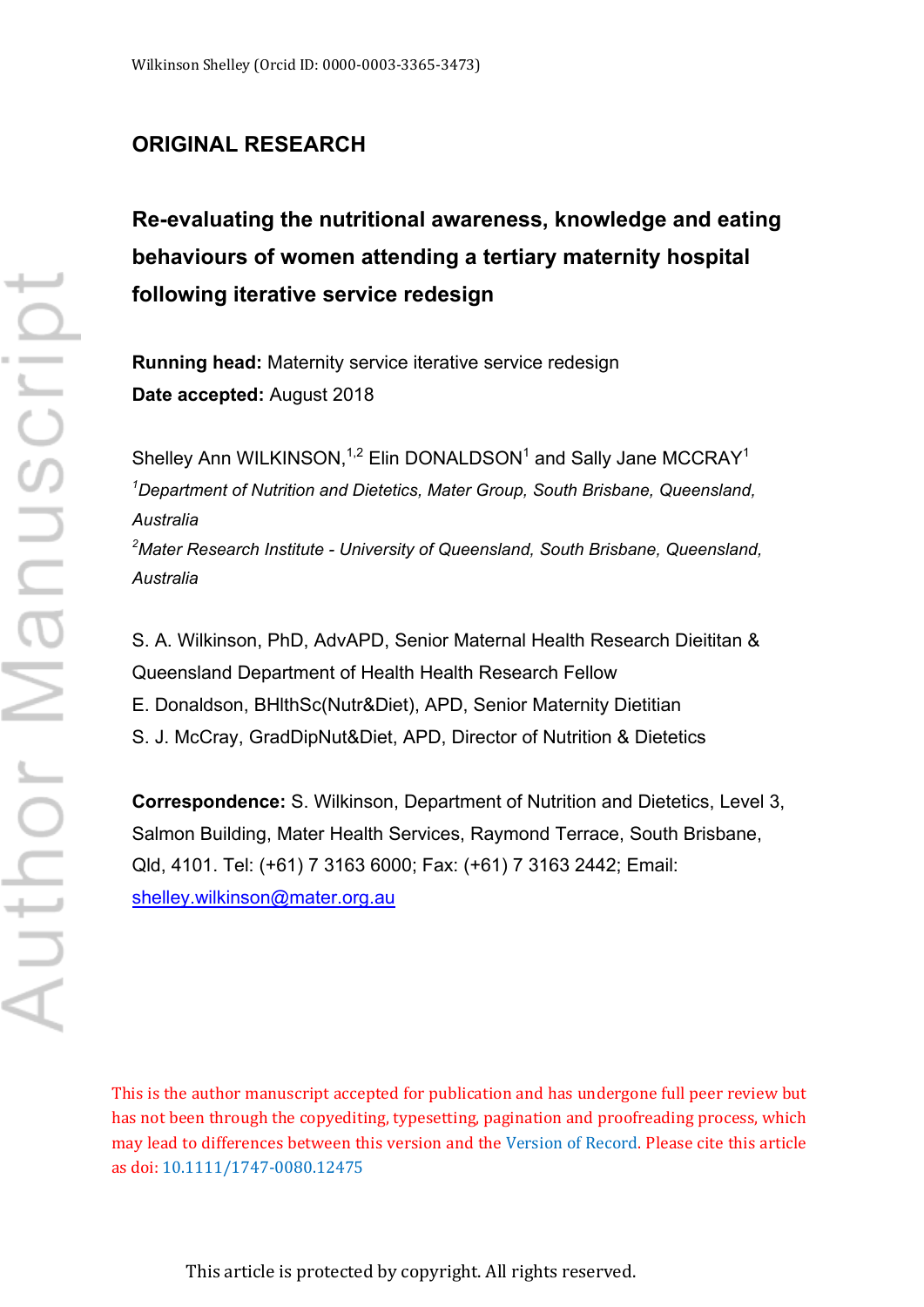## **Abstract**

**Aim:** Since the opening of the new Mater Mothers' Hospital in 2008, innovative initiatives were developed, implemented, and evaluated to meet women's nutritional needs. This study evaluated changes in women's nutritional awareness, knowledge and behaviours and compared these data with our baseline survey.

**Methods:** During 2014-17, 421 postnatal women were surveyed across nine survey periods. Results were compared with those from our 2008 survey (n=102). Surveys assessed nutrition knowledge, attitudes, behaviour, education preferences, and dietetic service awareness and were distributed on meal trays. **Results:** A greater proportion of women accessed the nutrition services in 2014-17 compared with 2008 (19.7% vs 9.9%) and rated the resources favourably ( >3.5 out of 5). A similar proportion rated the importance of eating well postnatally (83.1% vs 92.1%) and returning to their pre-pregnancy weight (62.4% vs 68.3%) as important/very important. In both periods, women had poor diet quality, despite identifying healthy eating as a high priority. A reduction in median gestational weight gain approached significance, 13.0kg (2014-17) versus 14.0kg (2008), p= 0.055. There was a significant association between gestational weight gain and cohort with an increase in the proportion of women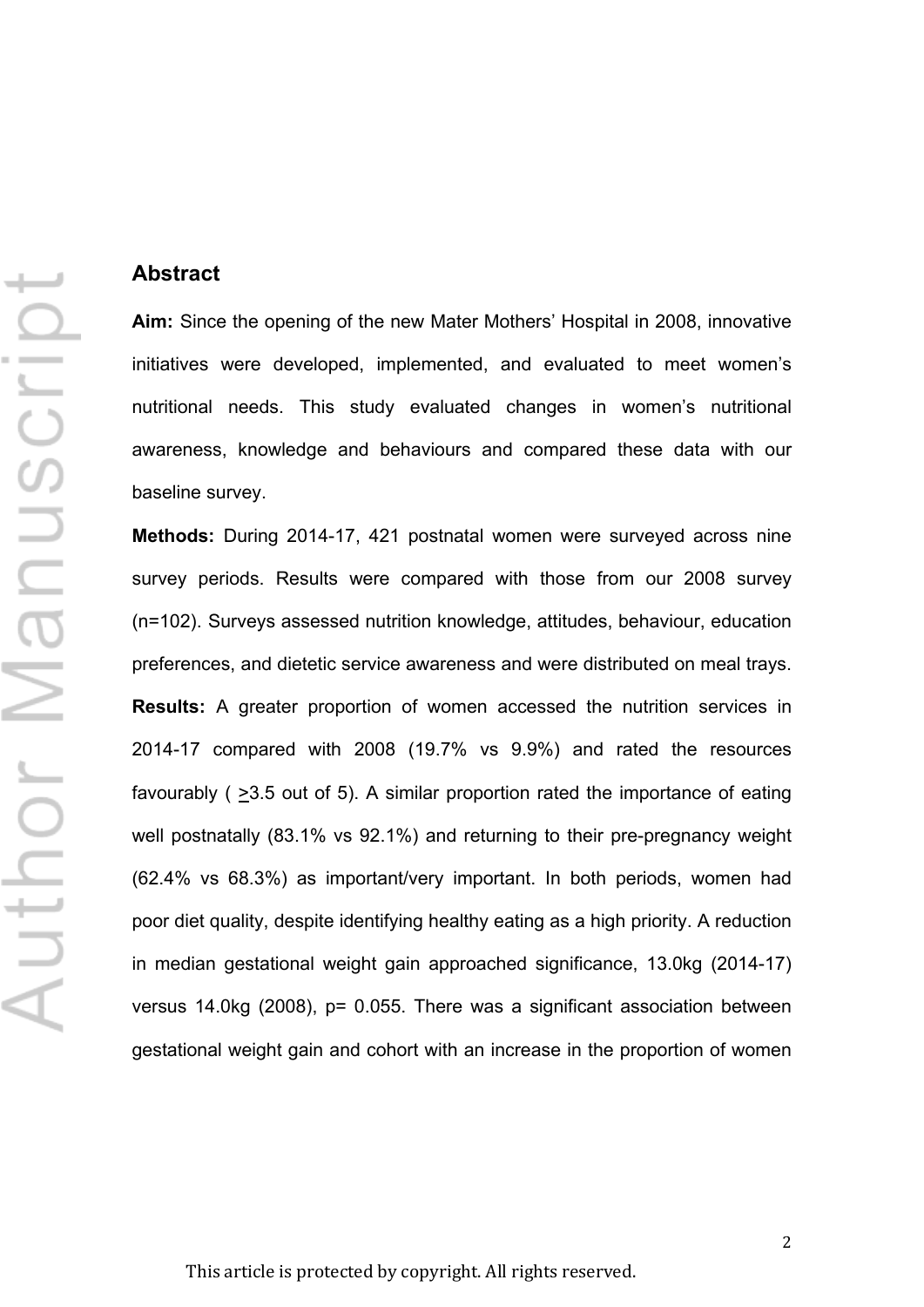gaining within their correct guidelines (by 15.4%), a reduction of excessive gain (by 24.7%), p<0.001) over time.

**Conclusions:** Evidence-based service changes made since 2008 have effected positive change in women's gestational weight gain, service preferences, and access. However, women still require awareness-raising and behaviour change programs to improve diet quality and gestational weight gain to ensure optimal pregnancy outcomes.

**Key words:** diet, gestational weight gain, health services research, maternal health, nutrition, pregnancy.

### **Introduction**

Unhealthy pregnancy lifestyle behaviours and excessive gestational weight gain (GWG) are associated with negative pregnancy-related and long-term health outcomes for both mother and infant, including increased risk of caesarean sections,<sup>1,2</sup> pre-term birth,<sup>1,2</sup> and infant's risk of chronic disease in adult life.<sup>1,3-5</sup> In Queensland (Australia), 30-100% (per body mass index (BMI) category) of women gain more weight than recommended during pregnancy.<sup>6-8</sup> Thirty to 50% of women are overweight or obese at the beginning of pregnancy, placing them at increased risk of excessive GWG, with its associated complications.<sup>1,6-10</sup> Very few women meet pregnancy fruit and vegetable guidelines  $($  ~10% and  $\sim$ 5%. respectively) or undertake sufficient physical activity (40%).<sup>7,11</sup> A high BMI and a

This article is protected by copyright. All rights reserved.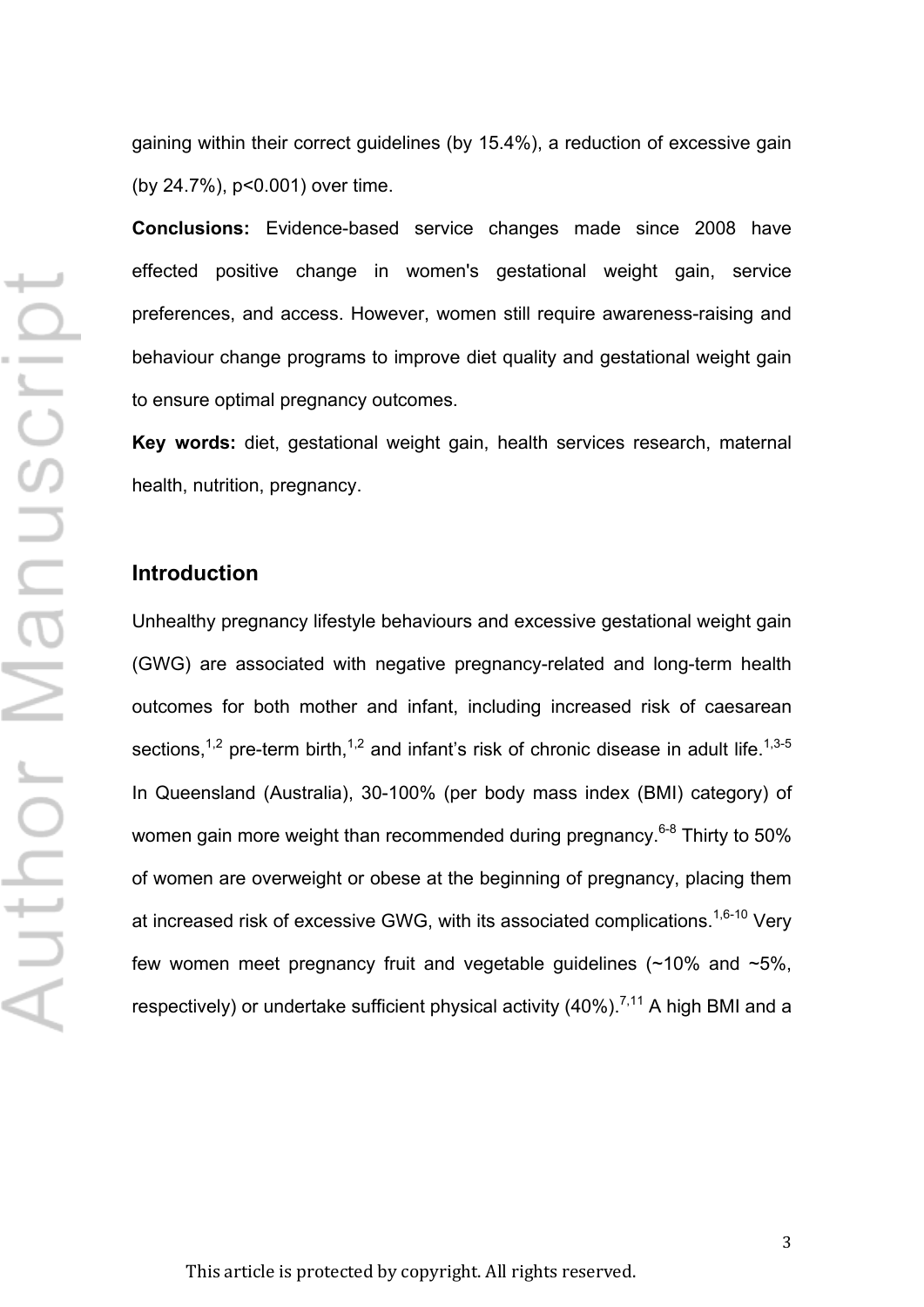poor lifestyle also increase a woman's risk of developing gestational diabetes mellitus (GDM).<sup>12</sup>

Since the opening of the new Mater Mothers' Hospital (MMH), South East Queensland, in 2008 a number of service delivery initiatives have been developed, implemented, and evaluated to meet the identified nutrition needs of women attending the publicly-funded service. Due to a lack of effective whole of maternity service models of care in the literature, we developed and tested our own<sup>7</sup> using a Knowledge-to-Action (KTA) Framework, employing both the Knowledge Creation and Action Cycle<sup>13</sup> Initiatives were informed by a survey of our postnatal patients in  $2008<sup>7</sup>$  as well as evidence and published literature regarding nutrition requirements during pregnancy,<sup>14-16</sup> effective delivery of medical nutrition therapy for women with GDM, <sup>17</sup> effective methods of education and methods of supporting behaviour change,<sup>18-20</sup> translating research into practice,<sup>21</sup> evidence based methods of producing written health education material. $22-24$  $22-24$  and the most recent Institute of Medicine GWG recommendations.<sup>15</sup> Our iterative process of health service redevelopment acknowledged that service improvements required a multi-strategy approach beyond attempting to solely obtain more resources for more dietitians. Short, medium, and long-term service development goals were set based on clinical priority areas. A pragmatic approach was used to achieve a balance between innovation, consumer needs, service practicalities, resource limitations and clinical expertise in the initial existing 1.0 full time equivalent (FTE) service.

⊢ Author Manuscrip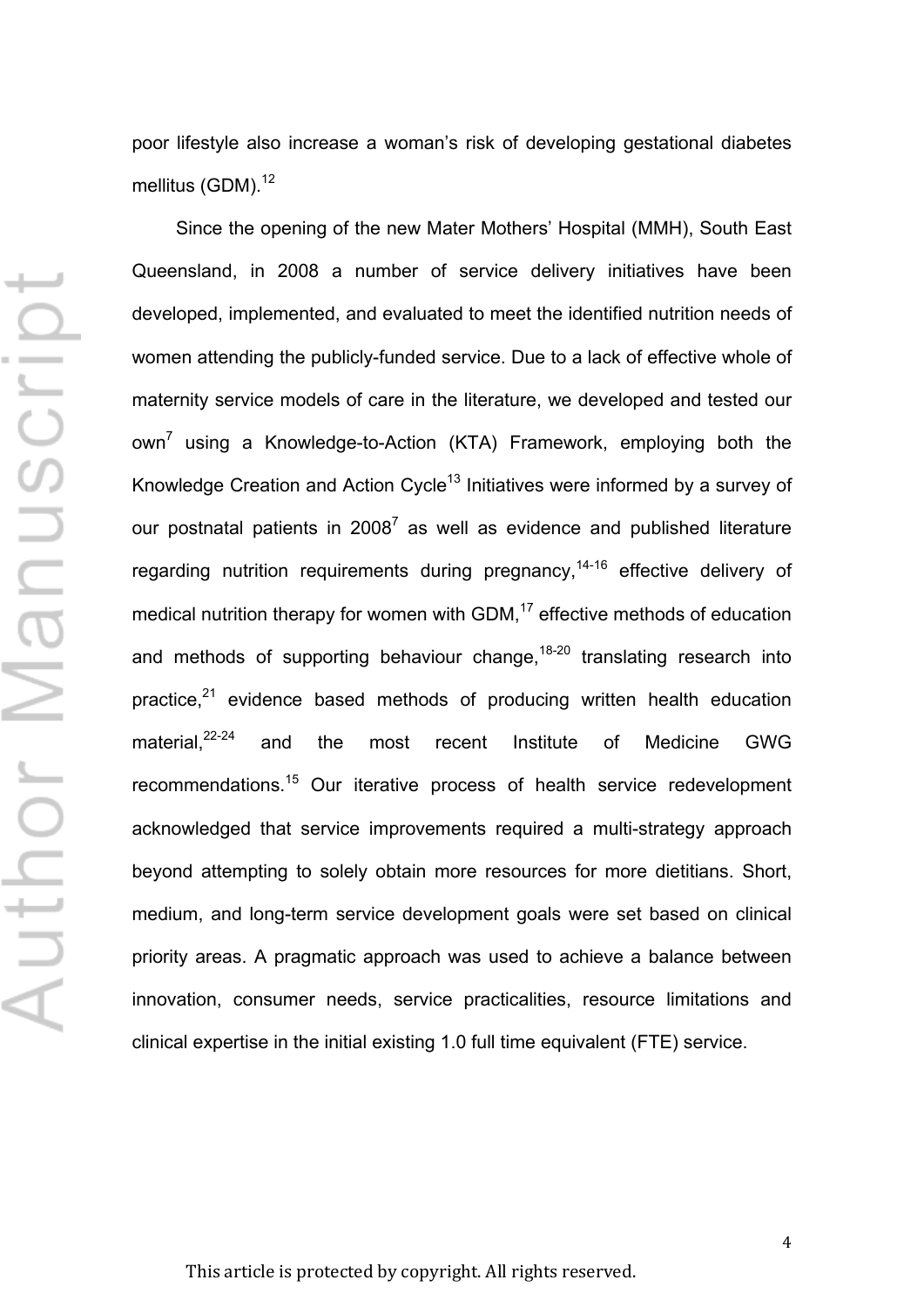Since 2008 the capacity and capability of the nutrition and dietetic department has grown through dedicated externally joint funded research positions, via partnerships and collaborations and subsequent re-orientation of existing resources to areas with demonstrated improvements in guideline adherence and subsequent health outcomes, as well as the acquisition of new resources and development of new patient tools in response to these outcomes. The current dietetic maternity team consists of 1.5 FTE delivering clinical care and an externally-funded grant/fellowship supported clinician-researcher (50- 70% of FTE covered by grant) with a strategic development and evaluation role. The progressively evolving MMH nutrition and dietetic service has included a series of strategies and initiatives implemented and refined since 2008. These have included:

- improved promotion of the dietetic services and education around nutrition issues facing pregnant women to hospital staff and general practitioners who share maternity care with the MMH (commenced 2008),<sup>7</sup>
- a new nutrition in pregnancy booklet for midwives to distribute to all women at first booking visit ('Healthy eating during pregnancy')(commenced 2008),<sup>7</sup>
- an early pregnancy nutrition education workshop for patients ('Healthy Start to Pregnancy' (HSP) workshop)<sup>25</sup> (from 2011 initially as an evening group then from 2013 delivered within antenatal clinic, most days of the week),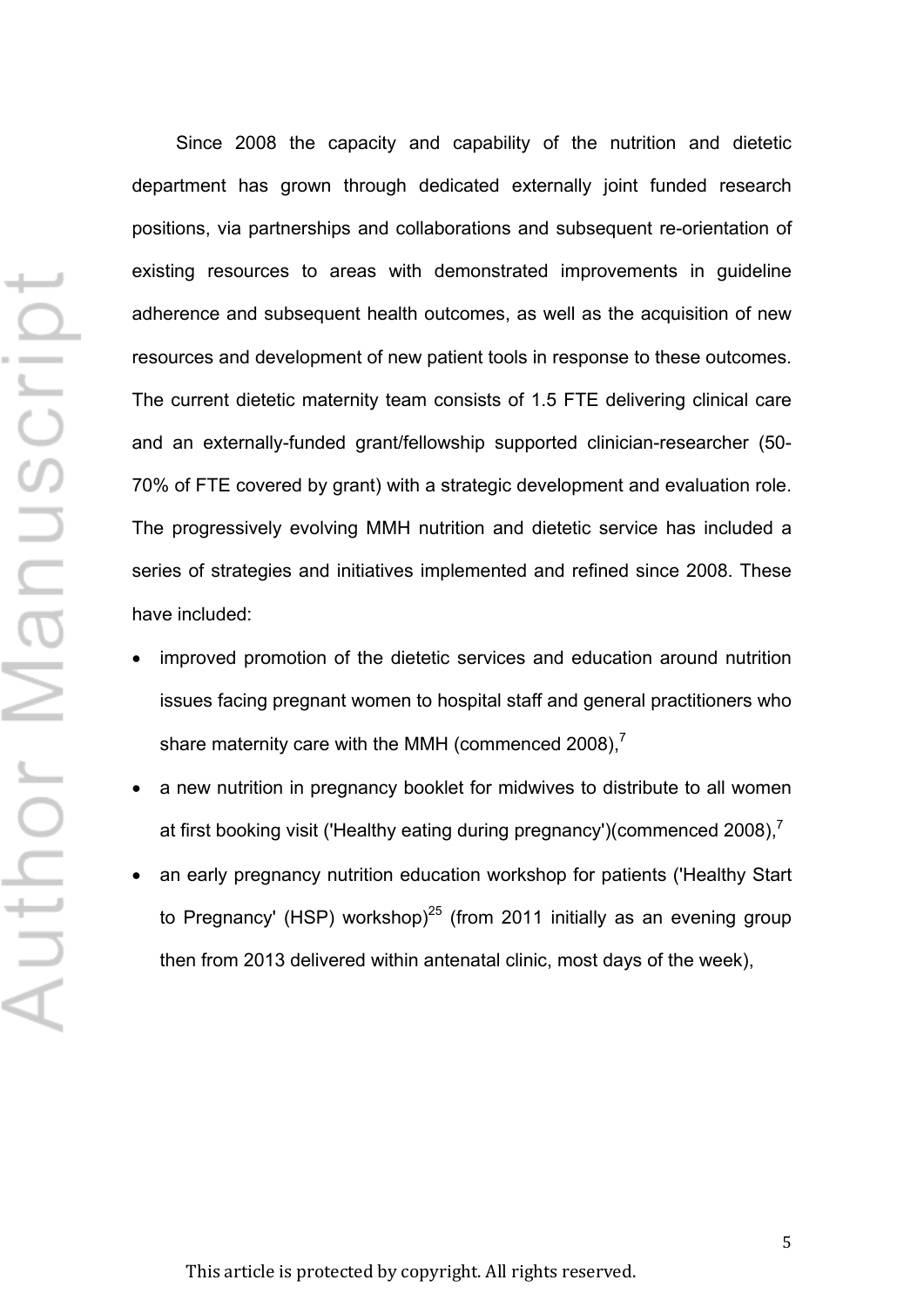- Author Manuscrip
- an outpatient postnatal program to support women's awareness of and ability to adopt healthy postnatal nutrition behaviours ,'Nutrition for New Mums'(commenced 2012),<sup>26</sup>
- the translation of GDM nutrition practice guidelines into the antenatal clinic (from 2012),  $27,28$
- integration of the dietitian into the antenatal clinic on each day of the week, providing one on one appointments and the HSP group education sessions (from 2014),
- a service-wide implementation of GWG guidelines via addressing evidencepractice gaps in staff knowledge<sup>29,30</sup> and including staff training, scale placement in every room, and a change to weight recording practice in the hospital's maternity database "Matrix"<sup>31</sup> (from 2014),
- an integration of GWG management tool 'The Personalised Pregnancy Weight Tracker<sup>32</sup> (from 2008), and
- the development and implementation of 'Nine months of nutrition' resource as part of the addition to the suite of education and communication methods (from 2014) which is a series of seven web-based and USB-delivered, voiceover PowerPoint presentations disseminated via television screens throughout the MMH clinic waiting areas and also hosted on the hospital's website. 32,33

The aim of this study was to evaluate changes in the nutritional awareness, knowledge and eating behaviours of women who were inpatients in the MMH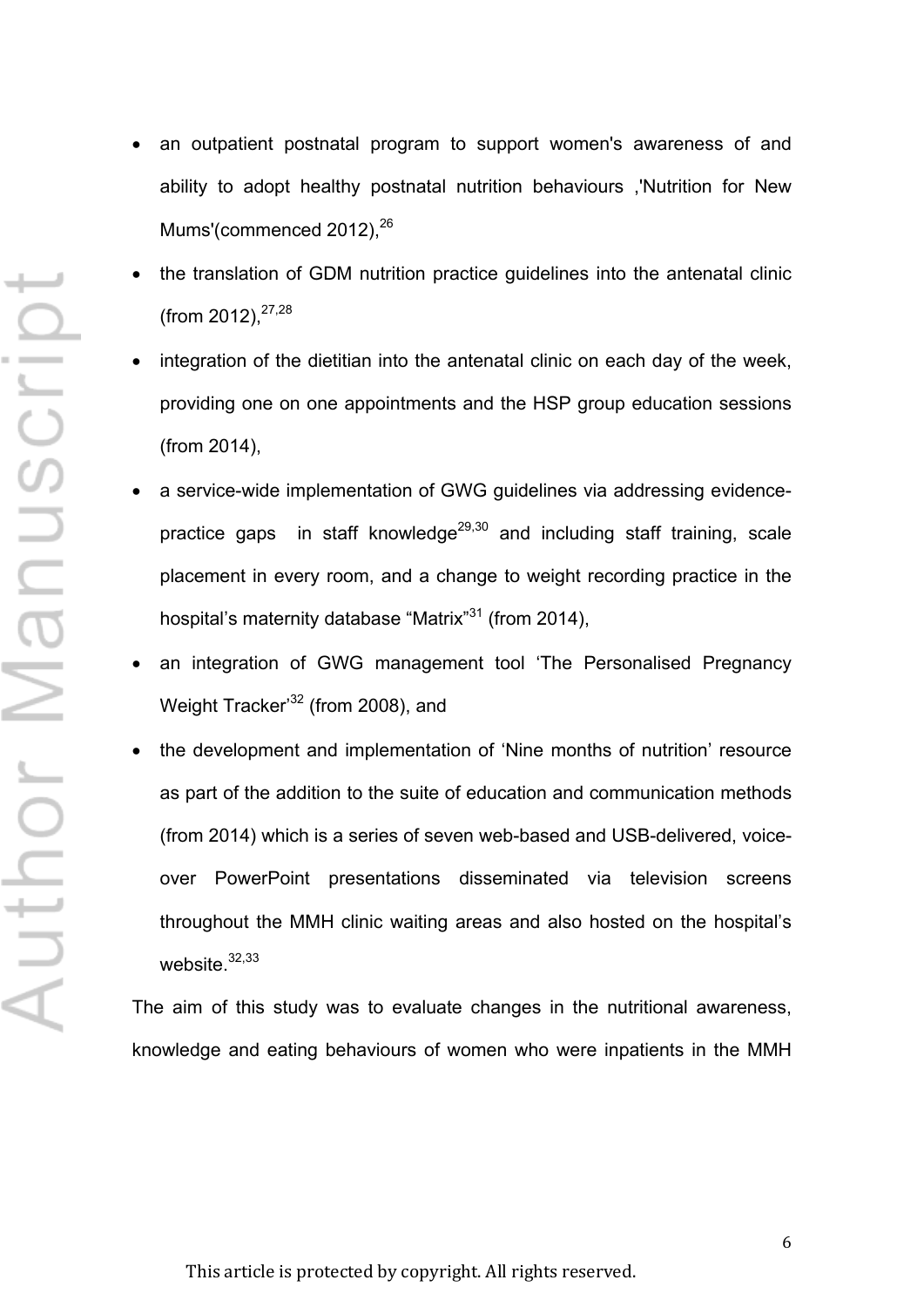postnatal ward following these service improvements and education initiatives within the MMH nutrition and dietetics maternity service. Specifically, we aimed to (i) evaluate women's levels of awareness of the dietetic services available at the MMH, (ii) evaluate women's perceptions of nutritional information available, (iii) compare women's dietary behaviours, and (iv) compare the GWG patterns with women who were surveyed as postnatal inpatients during 2008 to further assist with designing and planning future nutrition and dietetic services.

#### **Methods**

The population surveyed was a convenience sample of eligible women over the age of 18 years who were receiving postnatal care in the MMH public postnatal ward. Survey periods ran for approximately two weeks every four months from 2014 to 2017, commencing June 2014.

The survey was distributed daily on meal trays of women admitted to the MMH postnatal ward. Surveys were returned to Food Services in sealed envelopes that were collected by the dietitian. This distribution procedure differed from the 2008 procedure where surveys were distributed for a seven week period on one or two days across the week to prevent women being offered the survey more than once on account of the median length of stay being 2.0 days.

Approximately 5,000 women attend the MMH each year (approximately 100 women admitted to the postnatal ward each week). Based on an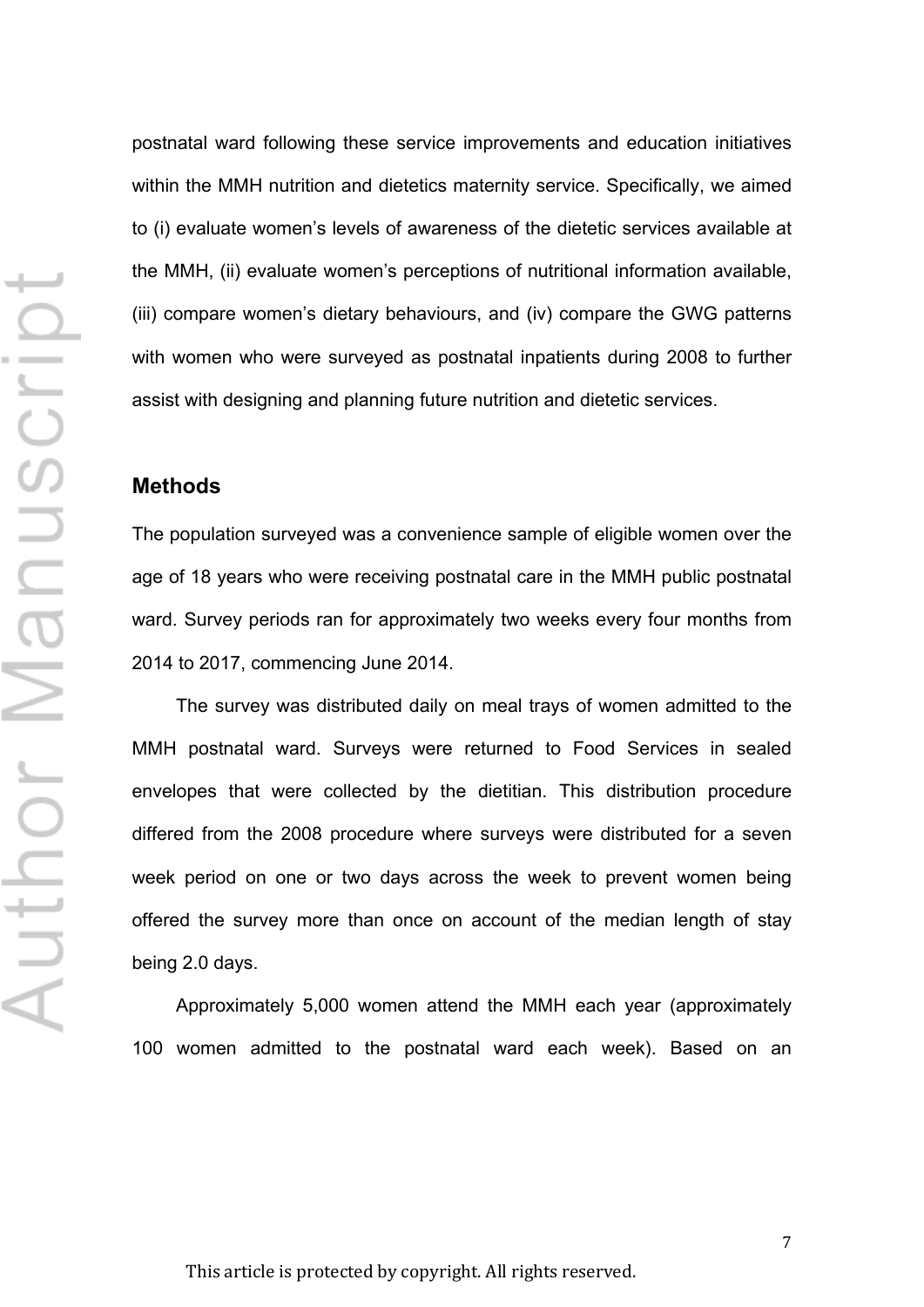anticipated response rate of 25-50%, we aimed to collect approximately 400 patient surveys per year (50-100 each survey period). The 2008 response rate was 17.4%.<sup>7,8</sup> The current response rate was calculated from the number of women admitted to the postnatal ward during the survey periods.

The 3-page postnatal survey was based on the 2008 survey and took approximately five minutes to complete. The survey was self-report and collected women's demographics, anthropometric data (height, pre-pregnancy weight, current weight, and GWG), relevant pregnancy history, current breastfeeding behaviour, days since delivery, and history of GDM. Other data collected included dietary quality, opinions and knowledge, as well as women's awareness of, use of, and other needs that could be met by the MMH dietetic services. Dietary quality was assessed with a valid tool measuring number of serves of fruit, vegetables, and dairy products consumed per day.<sup>34</sup> Importance of healthy eating (during pregnancy; in the postnatal period) and returning to pre-pregnancy weight was rated on a Likert scale, with 1 being 'not important' to 5 being 'very important'. Surveys only differed in data gathered around service needs (2008) and service opinions (2014-17).

Completed surveys were scanned using 'Remark' services, producing raw data in Excel that was transferred to SPSS version 15 for analysis. STATA 15 was used for weight gain association analyses. Patient characteristics were summarised using frequencies and percentages for categorical variables and means and standard deviations (normal distributions) or medians and

This article is protected by copyright. All rights reserved.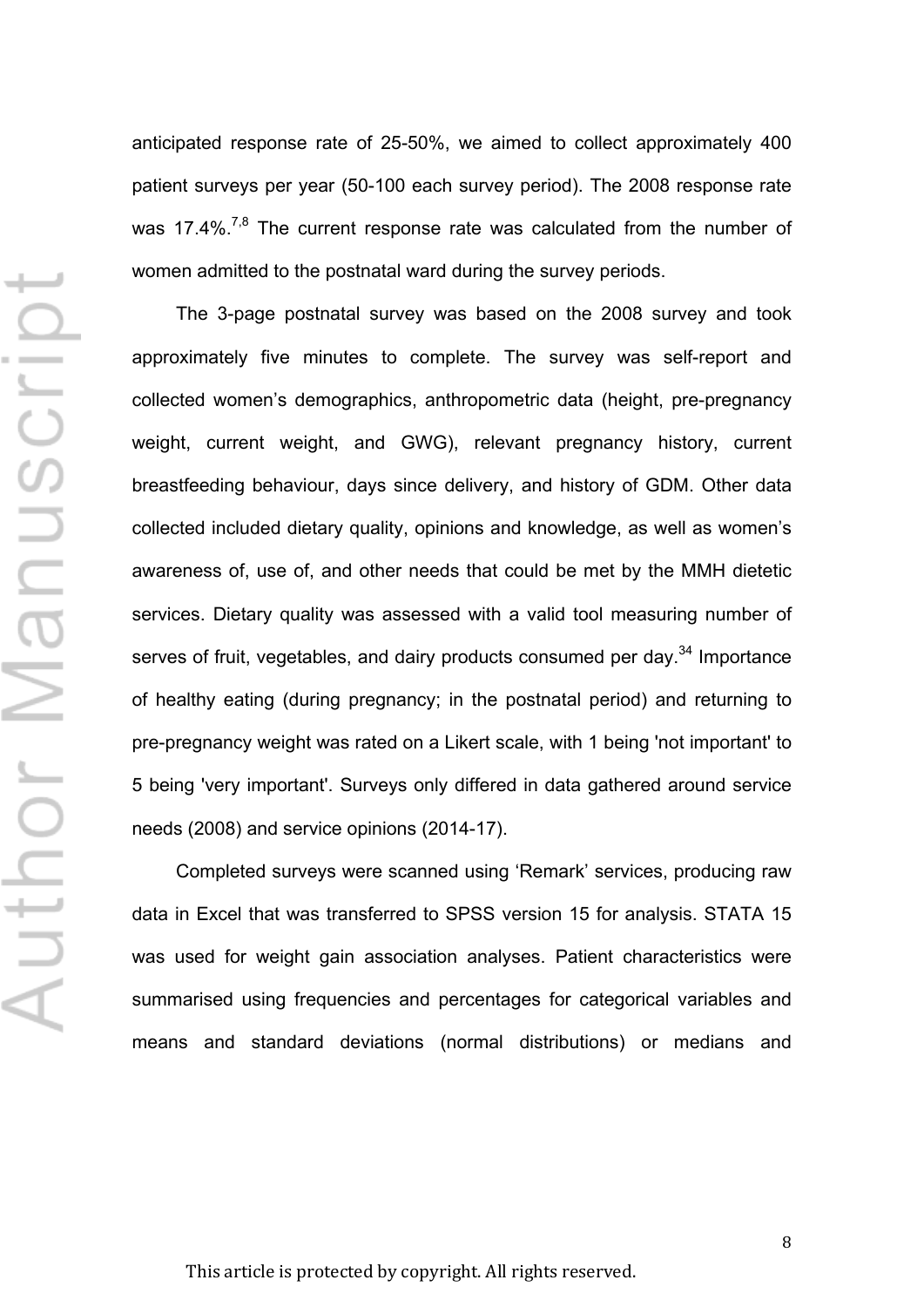interquartile ranges (IQR)(skewed) for continuous variables. Institute of Medicine GWG guidelines (2009) were used in analyses,<sup>15</sup> including for multiple gestations. Postnatal women were considered to have similar diets as they had in late pregnancy, and therefore when assessing diet quality the Australian Guide to Healthy Eating<sup>14</sup> recommendations for pregnancy were used. Between group differences were assessed with independent group t-tests (continuous variables) and independent group Chi-squared tests (categorical variables). BMI and gestational weight gain between two cohorts (2008 and 2014-2017) were compared using a Mann-Whitney U test. Association between categorical variable (BMI, gestational weight gain) and cohort was examined using Pearson's Chi-square test or Fisher's exact test where appropriate. The level of statistical significance was set at 0.05. The reporting of this study conforms to the STROBE (cross-sectional studies) statement.

Ethical approval was obtained from the hospital's Human Research Ethics Committee (HREC/14/MHS/89).

#### **Results**

A total of 421 surveys were returned from 1,080 surveys distributed (response rate (RR: 39.0%). During this period, 2,080 women were postnatal inpatients. The response rates from the individual survey periods were 46.7% (6/2014), 40.7% (10/2014), 41.7%(3/2015), 35.8%(7/2015), 40.8%(10/215),

This article is protected by copyright. All rights reserved.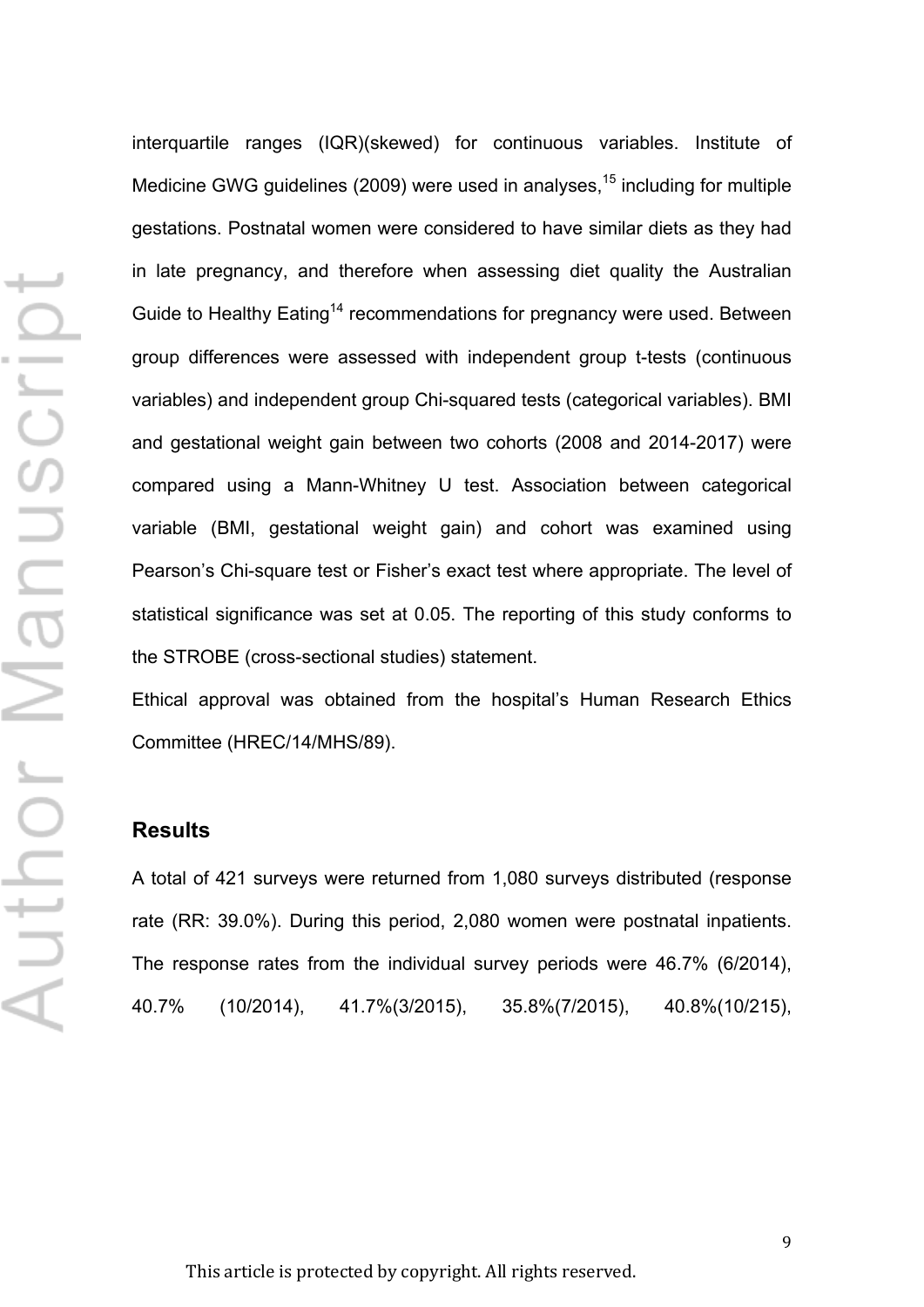38.3%(3/2016), 33.3%(6/2016), 30.0%(10/2016), and 41.4%(6/2017). In 2008, 101 postnatal surveys (17.4%) were collected.<sup>7</sup>

The study population in 2008 was a similar age to the hospital population and was slightly younger in 2014-2017, but had similar mean pre-pregnancy BMI (ppBMI). No differences in age or pre-pregnancy weight were found between the two survey periods. However, there was a greater proportion of women in the healthy weight range in the 2014-17 period and overweight in 2008, $<sup>7</sup>$  Table 1. Approximately half of the women had delivered their first baby</sup> (during the survey period) and over 92% were breastfeeding at both survey periods. One multiple pregnancy (triplets) was included in the cohort in 2008, two sets of triplets and 4 sets of twins were in the 2014-17 cohort.

In 2008, 54.5% (55) of postnatal women knew of the dietetic services, and of these women, 9.9% (n=10) accessed them. As shown in Table 2 there is now greater awareness of and engagement with the dietetic services. Across the different resources or services, between 47.0% to 88.8% of women received a resource or saw a dietitian. Furthermore of the women surveyed, 13.3% of women attended an individual appointment, 6.4% attended a group (HSP) and 90.9% of the women with GDM (10.5% of survey cohort) attended an individual appointment with a dietitian. Approximately 20% would have liked to have seen a dietitian but did not know the service was available.

Postnatal women were not surveyed about the resources in 2008. In 2014- 17, between 40 -70% of women surveyed were aware of the healthy eating in

This article is protected by copyright. All rights reserved.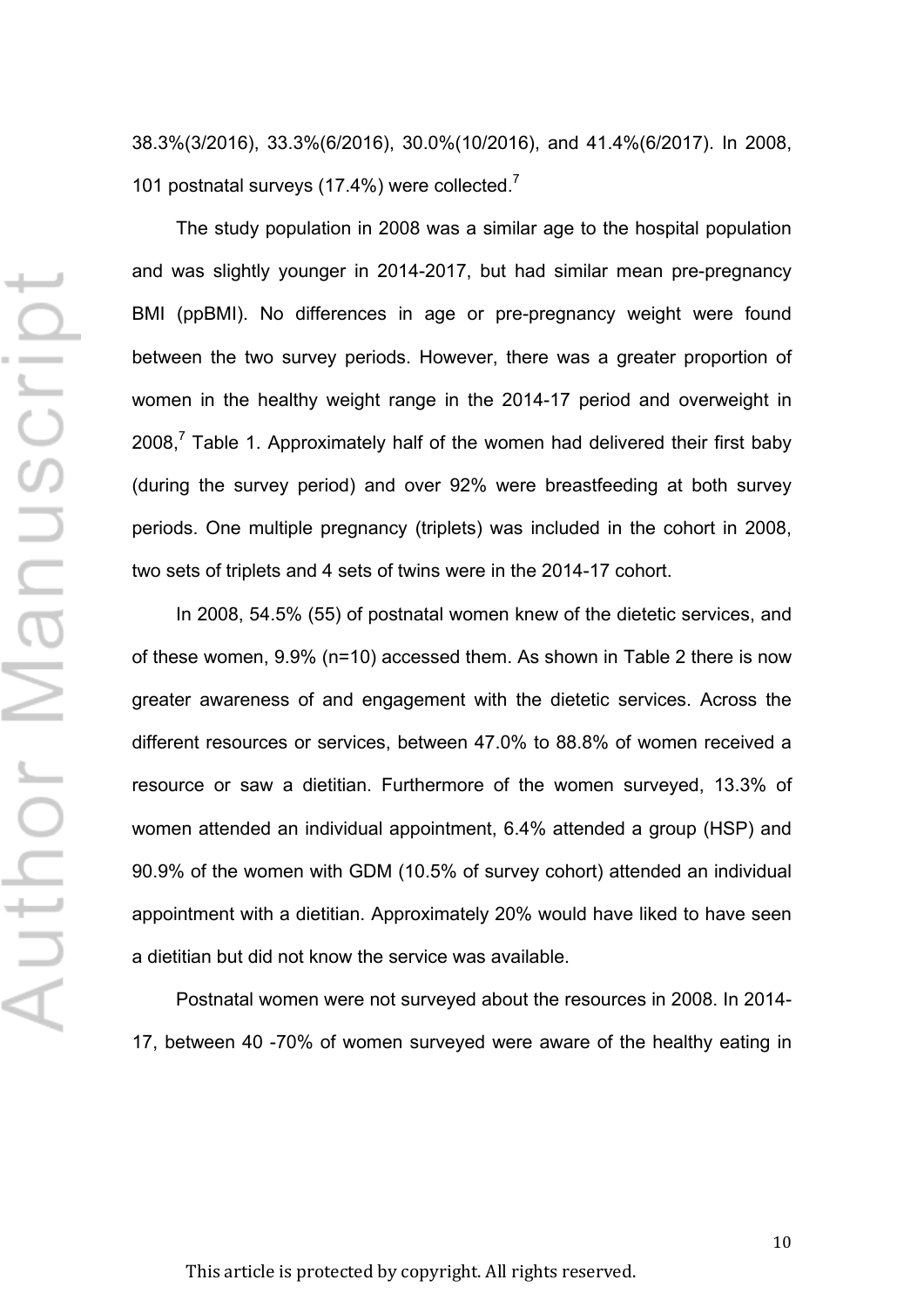pregnancy booklet, weight tracker and the new nine months of nutrition resources (Table 2). A quarter to 40% rated them as useful/very useful, with ratings 3.5 or above out of 5 given. Only six women commented about extra services about which they would like information; five requested information about diet and breastfeeding, one requested information about weight loss postpartum and two commented they did not receive any dietary information. In addition to those who indicated they did not/would have liked to have received dietary information during pregnancy in Table 2, an additional two women noted they would have liked to have received information and support about healthy eating and weight gain during pregnancy.

Similar proportions of women reported having GDM at both survey periods (8.9% (2008) and 10.5% (2014-17). No questions were asked of women about the GDM service and resources in 2008 due to a minimal service being offered. In 2014-17 of the women who reported having GDM (n=44), 40 of them reported having an individual appointment with a dietitian (3 missing). Most women with GDM (79%, 35) rated the booklet provided<sup>35</sup> as useful/very useful with a rating of  $4.6 \pm 0.7$  out of 5. Only 9.1% (4) reported not receiving a booklet. The voice-over introductory GDM PowerPoint<sup>33</sup> was rated as useful/very useful by 50% (22) of the women, with 29.5% (13) reporting not having seen it. Women rated it  $4.0 \pm 1.1$  out of 5.

A similar proportion rated the importance of eating well now as important or very important and this approached significance, being 9% less than in 2008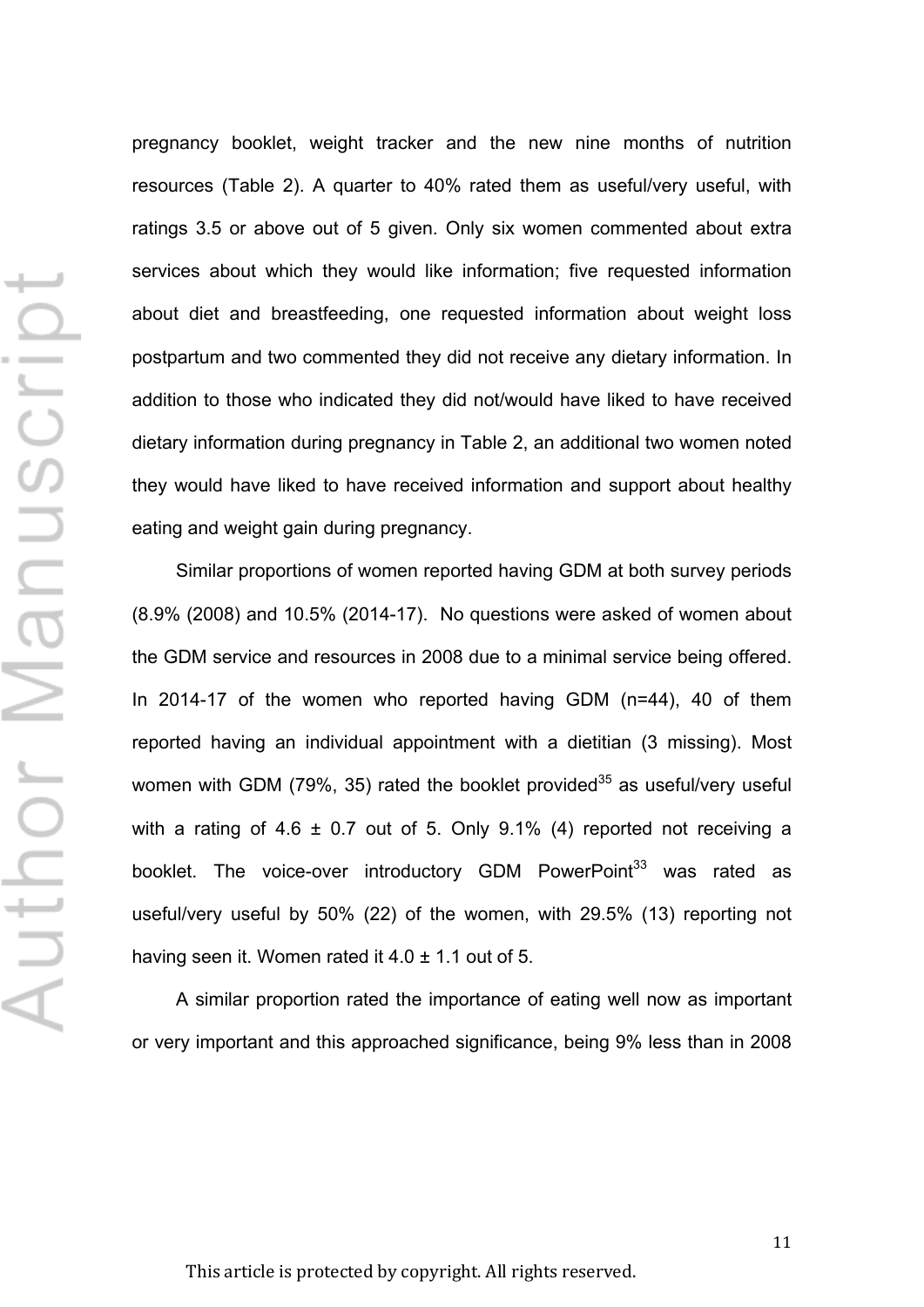(92.1% (90) versus 83.1%(350), *p=0.055*)*.* Similar proportions of women rated returning to their pre-pregnancy weight as important or very important at both survey periods (68.3% (69) in 2008 versus 62.4%(263) in 2014-2017, p= 0.5. A large proportion of women rated eating well in pregnancy as important or very important to them in 2014-17(80.1% (337)), with this question not asked in 2008.

No significant difference over time was observed in intake of fruit, vegetables or dairy products (Table 3). However, this approached significance for mean daily fruit intake (increase) and mean dairy intake per day (decrease). Hoerr *et al.* demonstrated in a US population that these food groups predict 62% of the variance of a person's diet.<sup>34</sup> Significantly more women met fruit guidelines in the second survey cohort; in 2008 women were recommended to consume 4 serves per day compared with 2 per day in 2014-17.<sup>14,16</sup> The 9.5% increase in the proportion of women meeting dairy serves per day approached significance, p=0.09.

Median and IQR of GWG was 13.0 (10.0-16.0) in 2014-17 and 14.0 (10.0- 19.0) in 2008; the difference approached significance, p= 0.055 (Table 1). Of patients with GWG and BMI available (n=447), there was a significant association between GWG and cohort (p<0.001) (3 categories i.e. correct vs insufficient vs excessive), p=0.008 (2 categories, correct vs outside guidelines) where a greater proportion of women had the correct weight gain in 2014-2017 (23.2% vs. 38.6%) (Table 1). Sub-group analyses suggested a significant

This article is protected by copyright. All rights reserved.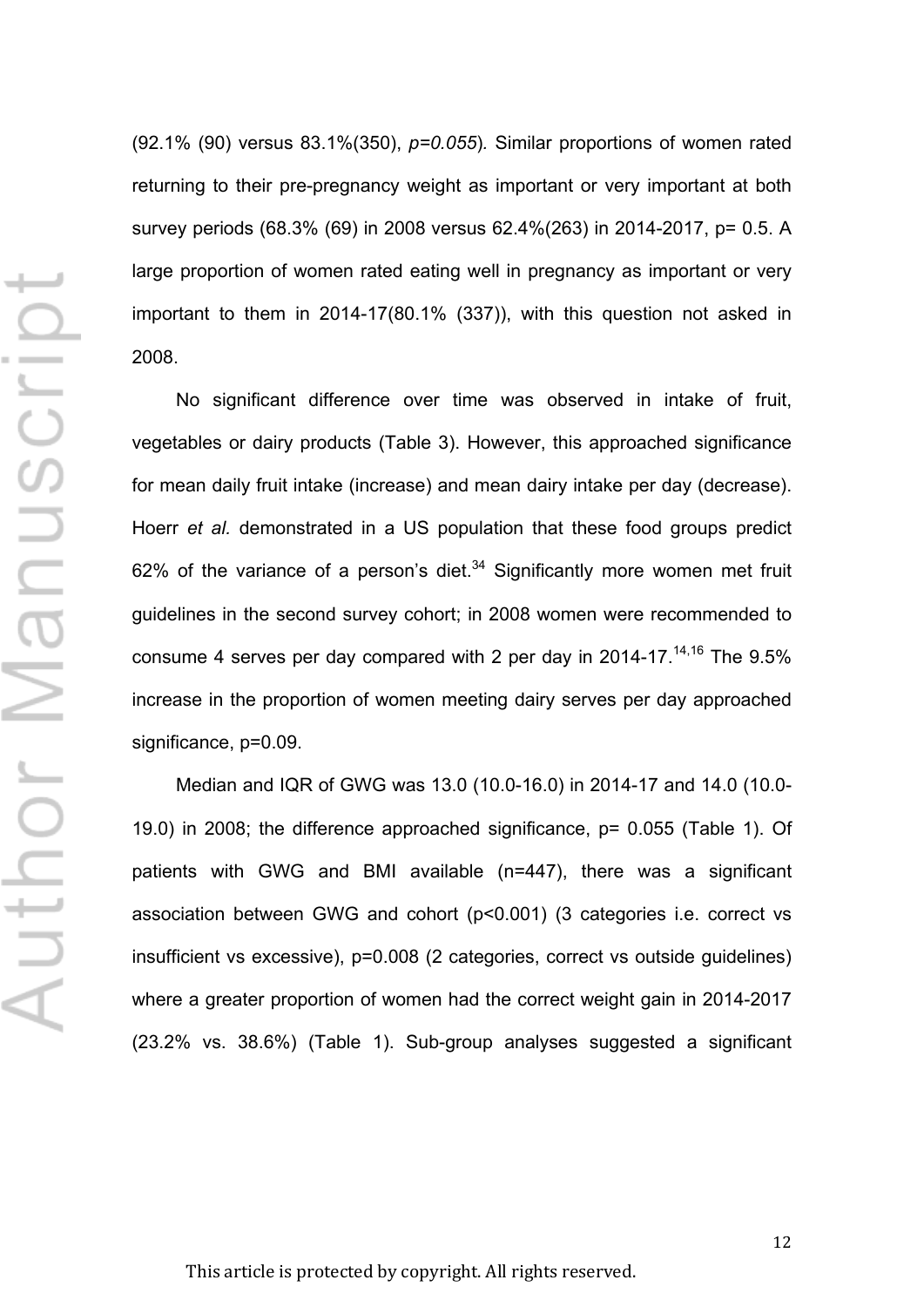association between GWG and cohort among women with pre-pregnancy BMI 18.5-24.9 kg/m<sup>2</sup> (2008 vs 2014-17: Insufficient 33.3% vs 34.7%, Correct 21.4% vs 42.8%, Excessive 45.4% vs 22.5%, p=0.004). There was no significant association between GWG and cohort among women with each of the other ppBMI categories (Figure 1).

#### **Discussion**

This study has demonstrated greater nutritional service and resource awareness and ratings, as well as improved GWG patterns among MMH inpatients with nutrition and dietetics service improvements and education initiatives implemented in the MMH since the 2008 survey. However, only slight improvements have been observed in dietary patterns in women attending the MMH for maternity care.

Improvements in women's level of service awareness and access are potentially explained by the increased service capacity and the integration of this service into the antenatal clinic, the ongoing service promotion with women and staff, and the variety of resources available in numerous educational formats (booklet, videos, tracking resources). Over two thirds of the women surveyed were aware of these resources and a quarter had seen a dietitian in an individual or group setting, compared with less than  $10\%$  in 2008.<sup>7</sup> Around a fifth would have like to have seen a dietitian but did not. Despite the importance of good dietary behaviours in pregnancy, particularly due to the effects of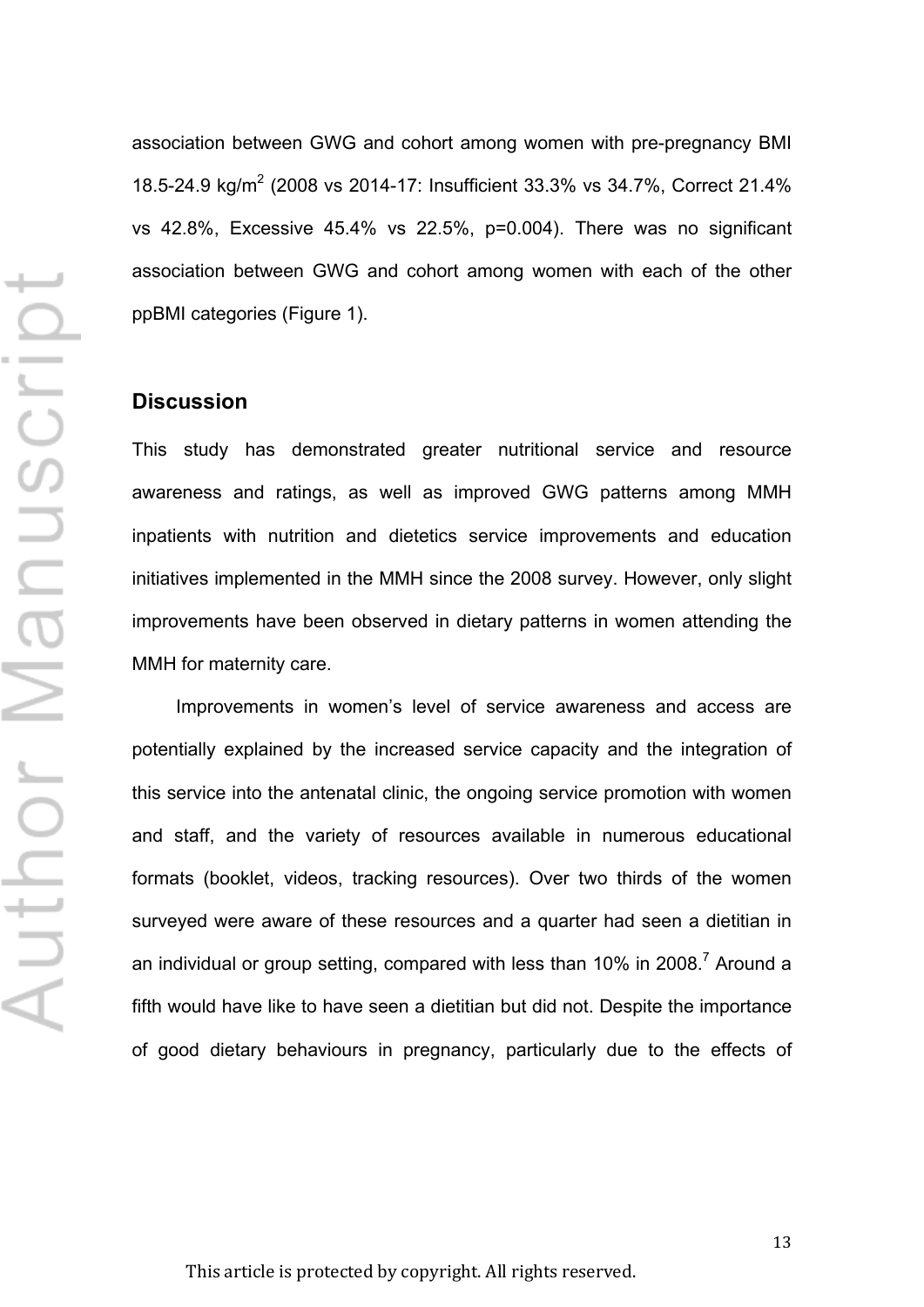epigenetics on long term chronic disease, $36$  not all women will be able to, will want to, or will prioritise seeing a dietitian during pregnancy. Multiple, effective and accessible resources to inform and influence behaviour change are required in an effective maternity service. Referral pathways and prompts, ongoing service promotion, and service capacity should also be explored to ensure that women who do want to see a dietitian benefit from this service.

While no measure of the proportion of postnatal women receiving written information was documented in 2008, less than two-thirds of women surveyed during the antenatal period at the same time recorded having received written information. This shows our information distribution processes have improved.<sup>7</sup> Between a quarter to just under a half of women rated the resources useful or very useful, and a large proportion of women rated GDM resources highly. While we did not examine the differences in ratings between women who were seen by a dietitian with those who were not, this might suggest women who had more passive exposure to the healthy eating booklet, weight tracker, and the voice over PowerPoints (nine months of nutrition) provided lower ratings. Bookari *et al.* demonstrated that while women predominantly prefer written information during pregnancy and almost all look for information as soon as they find out they are pregnant, they can become overwhelmed and confused and want constructive and interactive engagement from (all) health care professionals to support good nutrition behaviours.<sup>37</sup> Lucas *et al.* also highlighted that many health professionals cite barriers of time, resources, and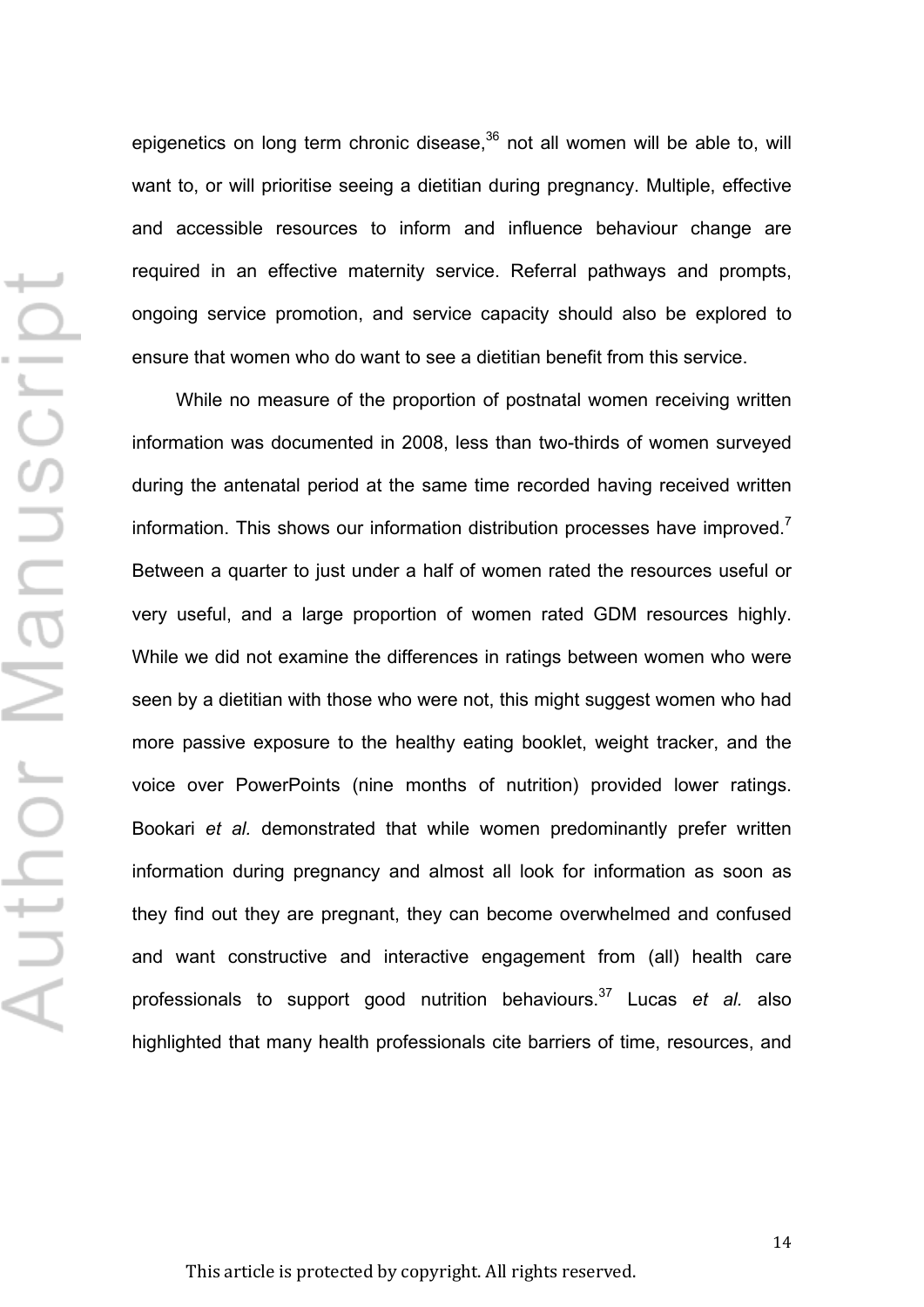Н Author Manuscrip relevant training (lack of confidence) in providing or supporting nutritional changes in women.<sup>38</sup> The nine months of nutrition resource was constructed to act as an evidence-based tool that staff could direct women to when nutritional advice was required beyond their scope of practice. Similarly, the healthy eating booklet is a stand-alone, evidence based content and behaviour change resource that midwives distribute at women's first visit. Potentially more work needs to be done to flag women who would benefit from nutrition input and to improve staff's confidence in the use of these resources.

The importance of eating well in both pregnancy and the postnatal period received high scores in both cohorts. This has been documented in the literature with Szwajcer *et al*. showing that women prioritise the understanding and achieving of good nutrition in pregnancy compared with other times of their lives.<sup>39</sup> Surprisingly, fewer women in both cohorts rated returning to their prepregnancy weight as important to them (around two-thirds) compared with the ratings for eating well. Christensen *et al*. has noted that women perceived that their maternity health professionals seem unconcerned about their weight and postpartum weight loss, with little or no guidance being provided.<sup>40</sup> Women also had little knowledge of the risks of postpartum weight retention. <sup>40</sup> It has also been shown that the primary influence on women's pregnancy and postpartum attitudes towards weight is their pre-pregnancy orientation towards body weight;<sup>41</sup> this lower rating may reflect an underlying dissatisfaction with their pre-pregnancy weight. However, women's responses also need to be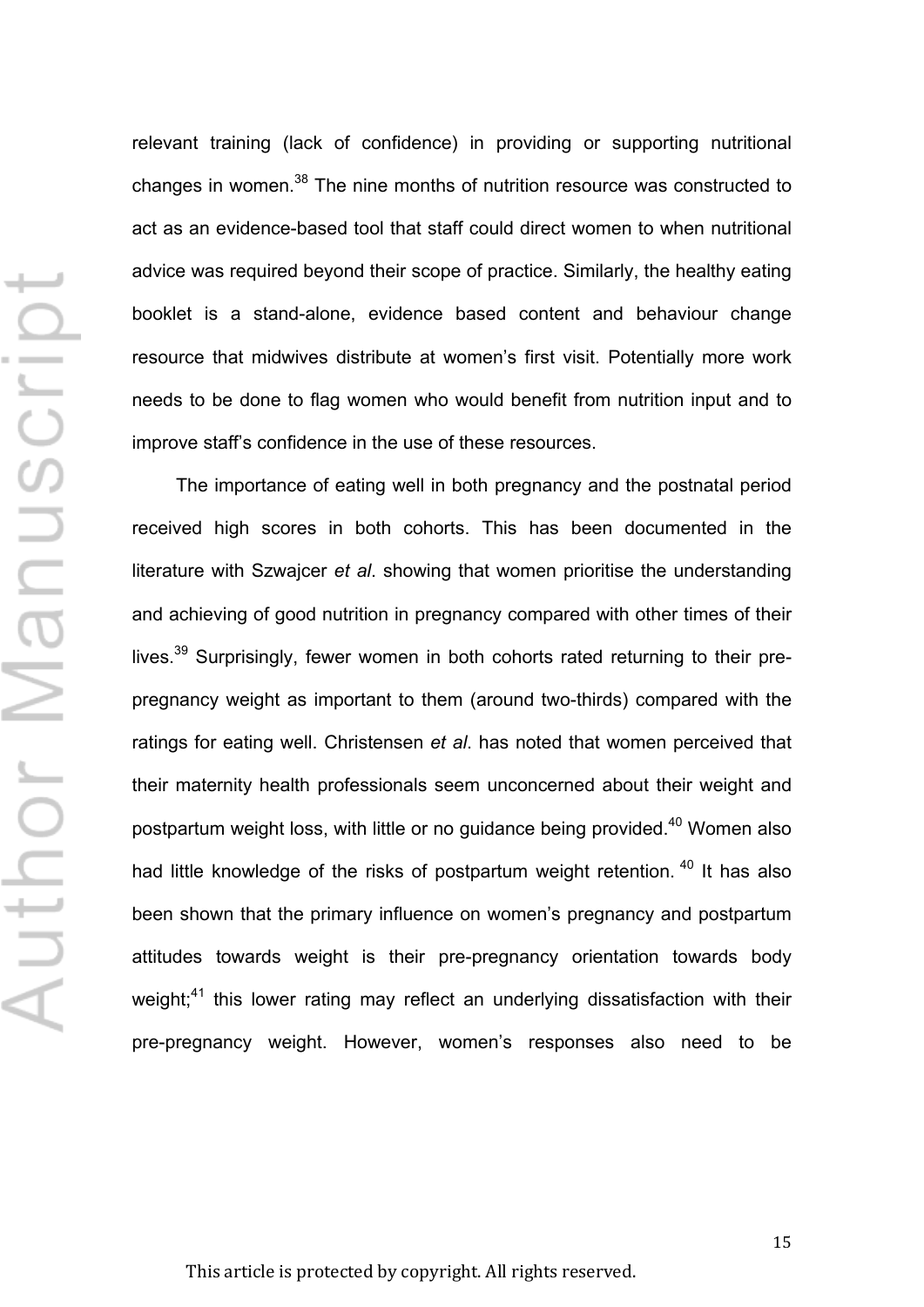⊢ Author Manuscrip interpreted within the timeframe of questioning. This may not be of priority immediately after birth, but may be considered important once they feel they have some mastery over the many other new matters they need to deal with (lack of sleep, breastfeeding, new baby etc.).

Despite no significant changes in women's dietary intake, reflected by reported daily intake of fruit, vegetables or dairy products and the overall percentage of women meeting dietary guidelines for these food groups, women's intake in the 2014-17 cohort were higher than most recent Australian studies of dietary intake in pregnancy (note: proportion of women meeting fruit intake guidelines to be excluded due to change in guidelines from 4 to 2 serves per day).<sup>25,42-46</sup> While this may be an artefact of measurement, a number of the studies used identical methodology.<sup>45,46</sup>

Many barriers to consuming a healthy diet in pregnancy have been documented, including lack of availability of fruit and vegetables, convenience/time and effort to prepare fruit and vegetables,<sup>47</sup> and preference of other foods.<sup>48</sup> Few studies exist in the literature focused on improving diet quality during pregnancy, generally focusing on more specific conditions such as GDM or primarily influencing GWG.<sup>39</sup> When appropriate approaches are taken that provide information and strategies to support behaviour change/overcome barriers, significant improvements are observed in dietary behaviours as illustrated in our "Healthy Start to Pregnancy" low-intensity, dietitian-led behaviour change workshop. $25$  Attendance at this workshop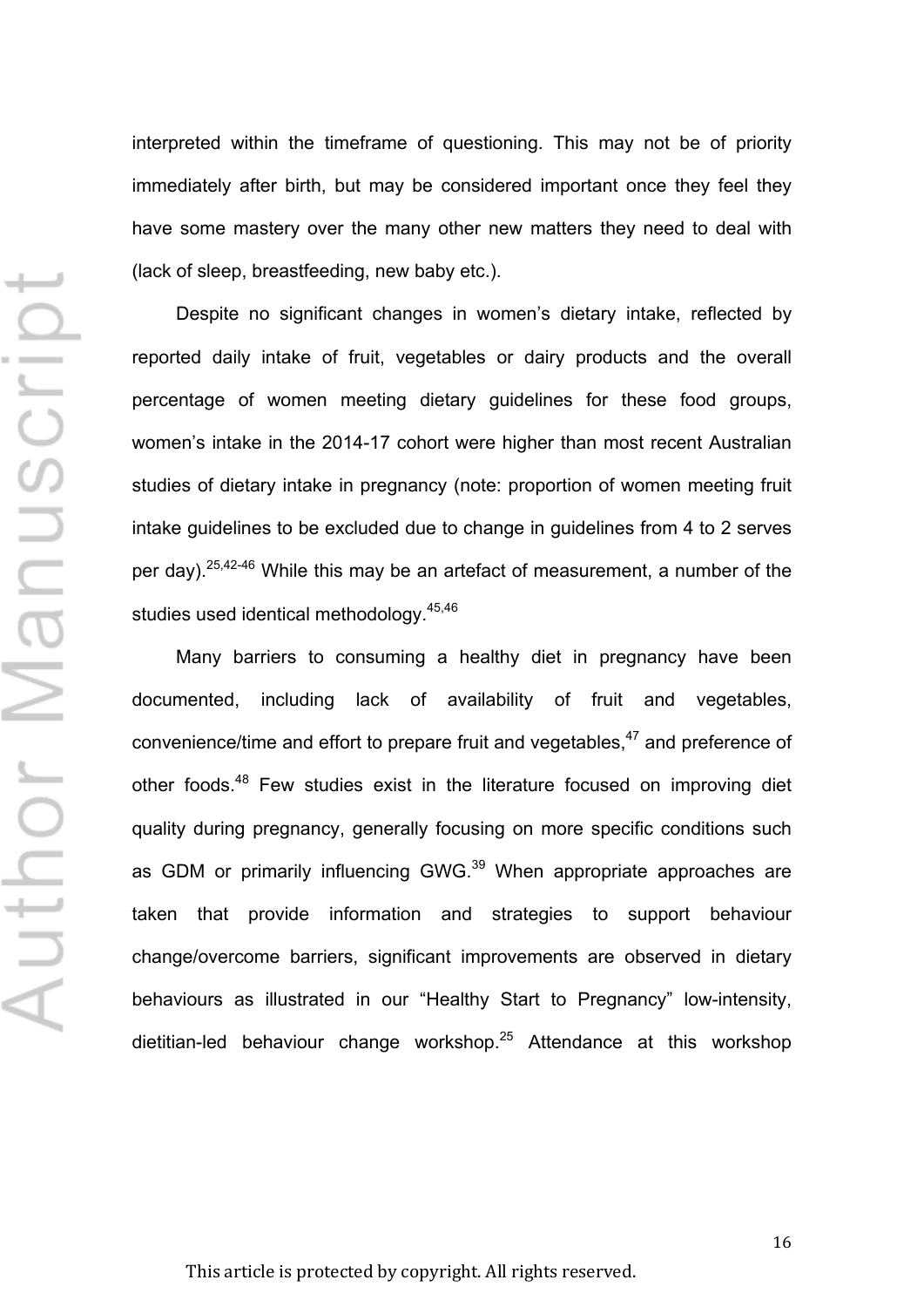resulted in significantly more women increasing their consumption of serves of fruit  $(+0.4$  serves/day,  $p = 0.004$ ), vegetables  $(+0.4$  serves/day,  $p = 0.006$ ), met fruit guidelines (+11.9%,  $p < 0.001$ ), and had a higher diet quality score ( $p =$ 0.027) to those who only received our healthy eating in pregnancy booklet.<sup>25</sup> With less than 10% of women surveyed attending this program (Table 2) investigation into barriers to service access will be undertaken.

The significant increase in women gaining weight within the recommended IOM guideline ranges is a very promising outcome with only around 30% of women experiencing excessive GWG in the 2014-17 cohort. Whilst this is still a concern due to links with poor maternal and infant pregnancy and long term outcomes<sup>1,2</sup> this is lower than many recent studies (E.g.  $38\%$ ,  $6\%$  39%,  $46\%$  42%,  $45\%$ 47%<sup>2</sup>, and 52%.<sup>49</sup> It has been clearly demonstrated that interventions which include dietary advice, and physical activity, supported by ongoing weight monitoring can prevent excessive GWG and result in more women across all BMI categories achieving weight gain within correct ranges.<sup>50-53</sup> It may be suggested that this increase in appropriate GWG is a result of service wide changes and support, including quidance provided by dietitians. $31$ 

Study strengths included the use of an implementation science framework (KTA Framework<sup>13</sup>) to guide service development and evaluation and our use of the same survey for both cohorts. The recruitment method and response rate are both a strength and a limitation. The recruitment rate was higher in 2014-17 (overall and at each collection point), potentially a reflection of shorter, more

This article is protected by copyright. All rights reserved.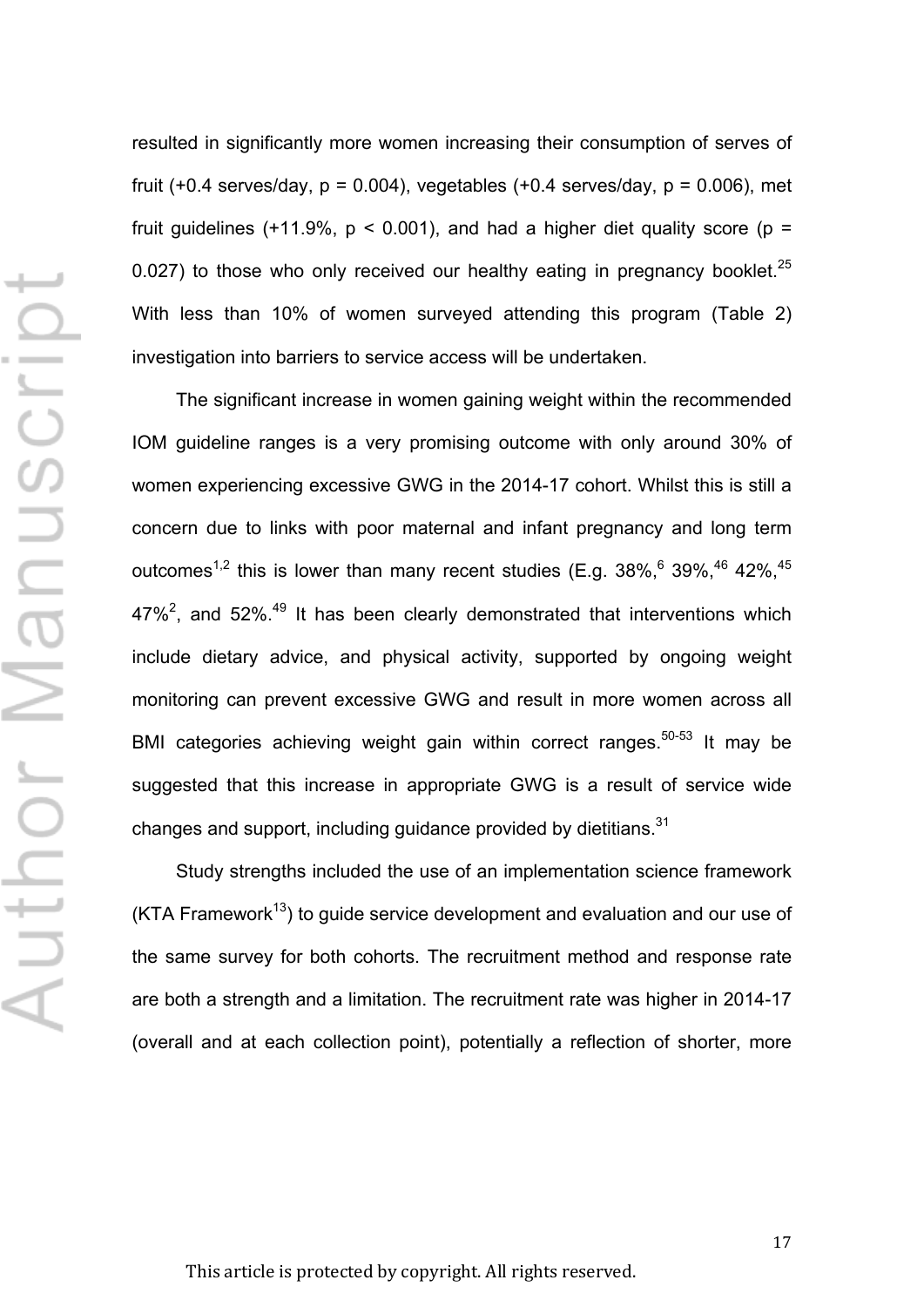targeted data collection periods. The overall number of women surveyed was also much larger, providing greater confidence in observations. The smaller sample size in 2008 may have reduced statistical power in comparisons undertaken. However, the cohorts' characteristics were similar to those of the wider hospital's population. The cross-sectional design provides data on health behaviours at two time points, rather than providing longitudinal information, although this was attempted to be circumvented by 'pulse' surveys over the longer time period for the second cohort. The dietary measures reported are subjective rather than objectively measured and the use of a longer dietary quality tool could be considered preferable, but the lack of availability of an affordable tool of a suitable length when the 2008 survey was distributed was a limitation. Physical activity data would also have added more information about women's lifestyle behaviours.

Priority areas for service redesign focus will continue to promote awareness and access to the suite of dietetic services, as well as strategies to improve diet quality and decrease excessive GWG. Exploration of the potential of broad reach/low intensity methods of delivery e.g. mHealth (mobile Health) approaches, such as the effective txt4two program<sup>54</sup> is planned, which may be able to integrate existing resources, and could be adapted to deliver our previously developed postnatal program to decrease postpartum weight retention.<sup>26</sup> This will also increase the capacity of the dietitian's clinic to accommodate women needing greater assistance and contact. Development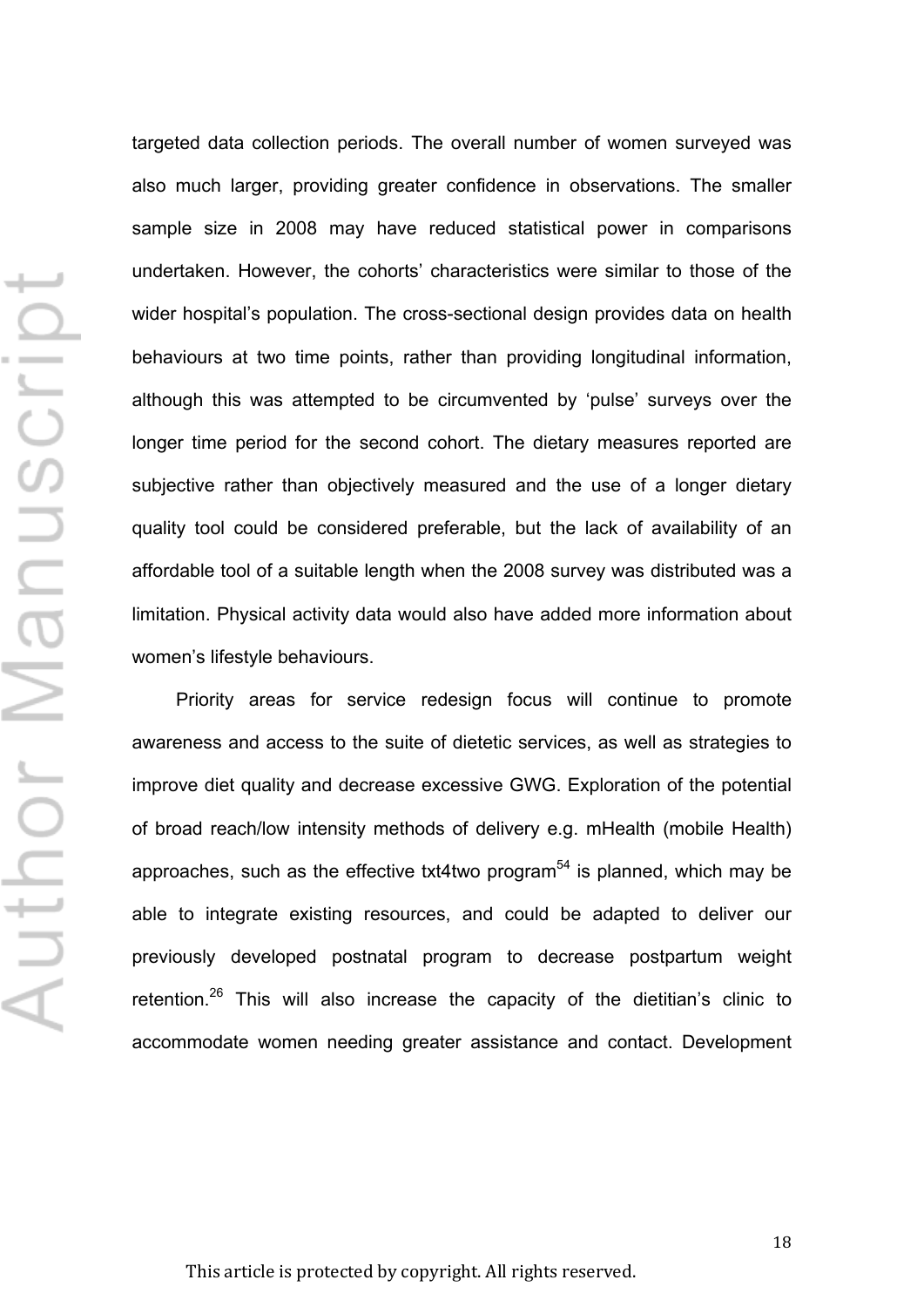and evaluation of mHealth programs that are embedded in a maternity service, with functionality for tailoring 'push' messages that provide information and resources to facilitate knowledge acquisition AND behaviour change may help to overcome the complexity resulting from the 'noise' of social and traditional media with the trusted (but less accessible) health service evidence.<sup>37,55</sup>

Other maternity services can learn from the processes undertaken and results obtained in this body of work<sup>7</sup>. Locally applying the KTA Framework<sup>13</sup> would help to ensure a systematic approach to service assessment and redesign. This would begin with an understanding of the service and the women who use it, such as number of births, the proportion of women with higher needs (e.g. GDM, women with a ppBMI above 25 $kg/m^2$ , patterns of weight gain compared with guidelines etc.), to define the evidence-practice gap. Additionally, an assessment of barriers and enablers to delivering best practice care should be undertaken to allow prioritisation of changes required.<sup>56,57</sup> It is widely recognised that translating research findings into clinical practice is a challenge for in health services and that many clinicians do not have the capacity, confidence, or expertise to realise change in their local settings. Parker *et al*. (2007) suggest a collaborative approach (a 'hybrid' model of facilitated implementation) to overcome such a problem.<sup>58</sup> This allows opportunities of 'local fit' and 'maximised buy-in' from sites to be balanced with tactical implementation decision and expertise from external facilitators from other clinical settings, health departments, and/or research institutes.<sup>58</sup> Benefits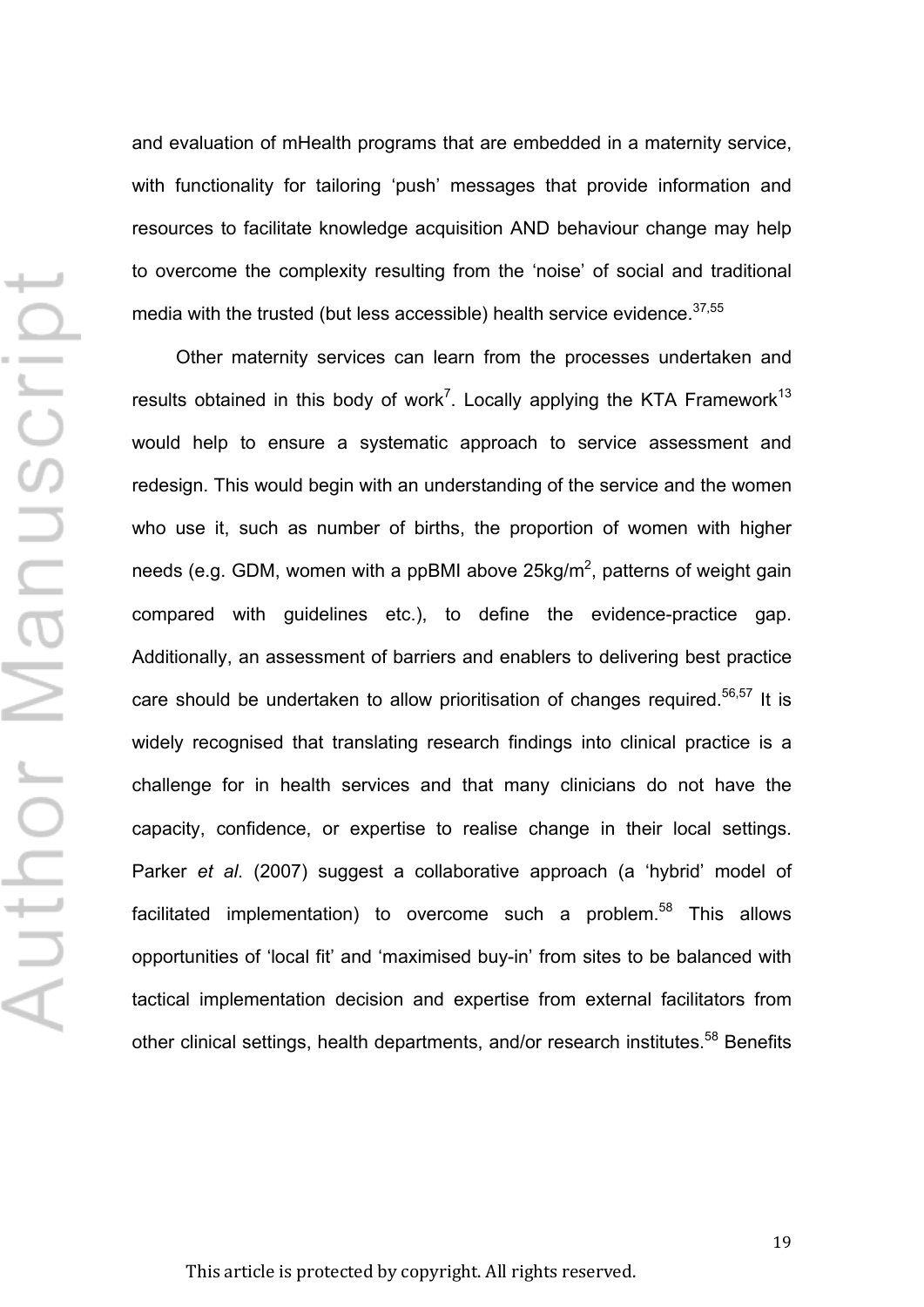could also be realised with co-funded (through external grants or partnerships) embedded clinician-researchers, such as in this body of work.

In conclusion, this maternity service review has demonstrated that the iterative, multi-strategy, evidence-based service changes made since 2008 have effected positive change in women's GWG, service preferences, and service access. However, it is also apparent that pregnant women require programs that provide greater awareness-raising and behaviour change support through targeted, tailored and frequent interventions to improve diet quality and manage GWG to ensure optimal pregnancy outcomes.

#### **Funding source**

Dr Shelley Wilkinson was supported by a Queensland Government Department of Health- Health Research Fellowship. The authors wish to acknowledge Queensland Health - Health Research Fellowship (2015-2020) funding; Maternity leave RA support from Queensland Government – Advance Queensland grant and Queensland Institute of Medical Research's statistician, Satomi Okano for advice and guidance.

#### **Conflict of interest**

No conflict of interest exists for any author.

This article is protected by copyright. All rights reserved.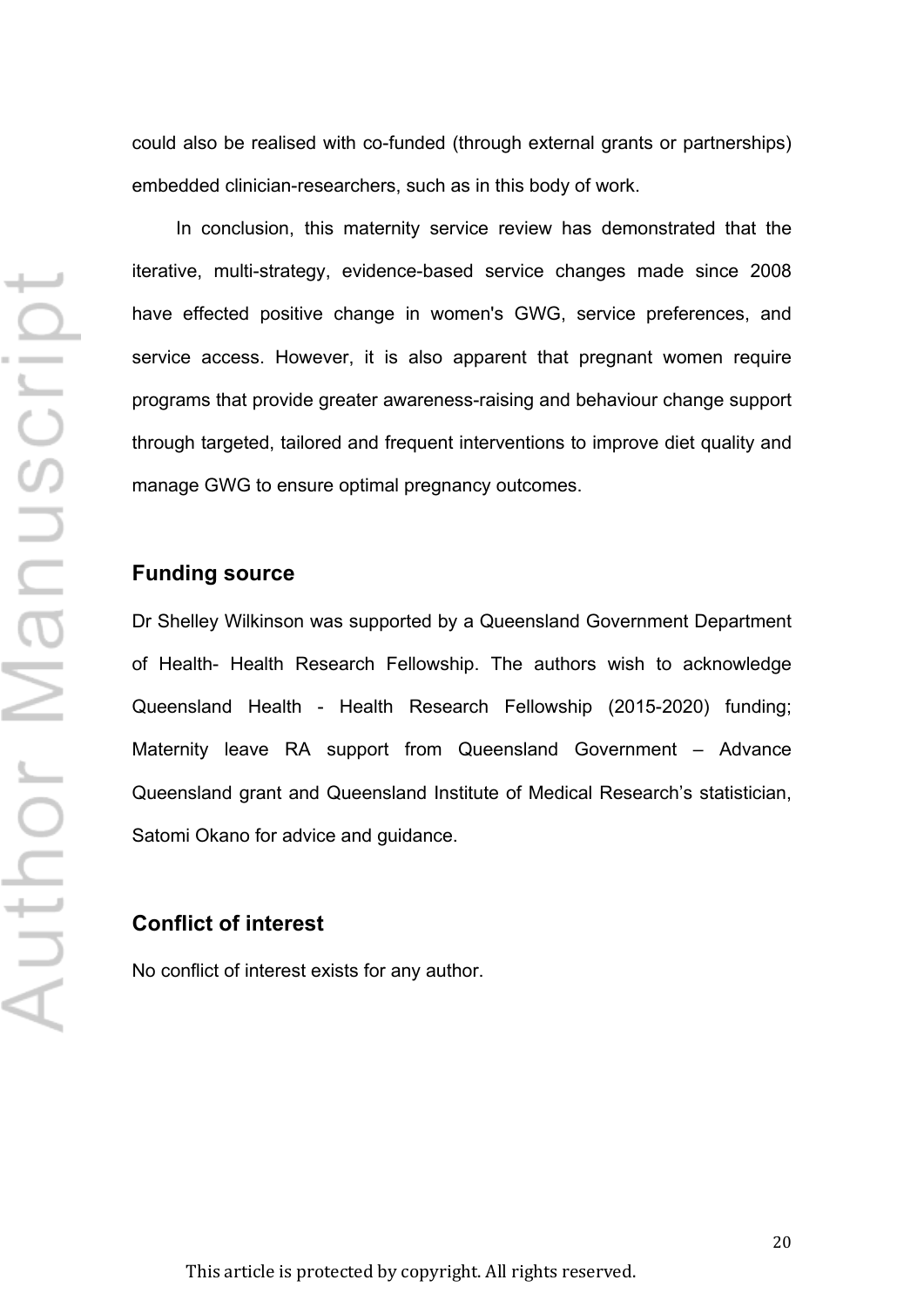# **Authorship**

All authors have participated sufficiently in the article to take public responsibility for the content. Dr Shelley Wilkinson (corresponding author) was involved in the planning of this project, the analysis, and interpretation of data, and the writing of the paper. Elin Donaldson was involved in data collection, and Elin Donaldson and Sally McCray were involved in analysis and interpretation, as well as contributing to and reviewing the manuscript.

## **References**

- 1 Callaway LK, Prins JB, Chang AM, McIntyre HD. The prevalence and impact of overweight and obesity in an Australian obstetric population. *Med J Aust* 2006; **184**: 56-9.
- 2 Goldstein RF, Abell SK, Ranasinha S *et al*. Association of Gestational Weight Gain With Maternal and Infant Outcomes: A Systematic Review and Meta-analysis. *JAMA* 2017; **317**: 2207–25
- 3 Darnton-Hill I, Nishida C, James W. A life course approach to diet, nutrition and the prevention of chronic diseases. *Pub Health Nutr* 2004; **7**: 101-21.
- 4 Pivarnik JM, Chambliss HO, Clapp JF *et al*. Impact of physical activity during pregnancy and postpartum on chronic disease risk. Round table consensus statement. *Med Sci Sports Exerc* 2006; **38**: 989-1006.
- 5 Streuling I, Beyerlein A, von Kries R. Can gestational weight gain be modified by increasing physical activity and diet counselling? A meta-analysis of intervention trials. *Am J Clin Nutr* 2010; 92: 678-87.
- 6 de Jersey SJ, Nicholson JM, Callaway LK, Daniels LA. A prospective study of pregnancy weight gain in Australian women. *Aust N Z J Obstet Gynaecol* 2012; **52**: 545-51.
- 7 Wilkinson SA, Tolcher D. Nutrition and maternal health: What women want and can we provide it? *Nutr Diet* 2010; **67**: 18-25.
- 8 Wilkinson S, Walker A, Tolcher A. Re-evaluation of women's nutritional needs, knowledge, and behaviours in a tertiary maternity service: Are we meeting women's needs yet? *Nutr Diet* 2013; **70**: 181-7.
- 9 Wilkinson S, Miller Y, Watson B. Prevalence of health behaviours in pregnancy at service entry in a Queensland health service district. *Aust N Z J Public Health* 2009; **33**: 228-33.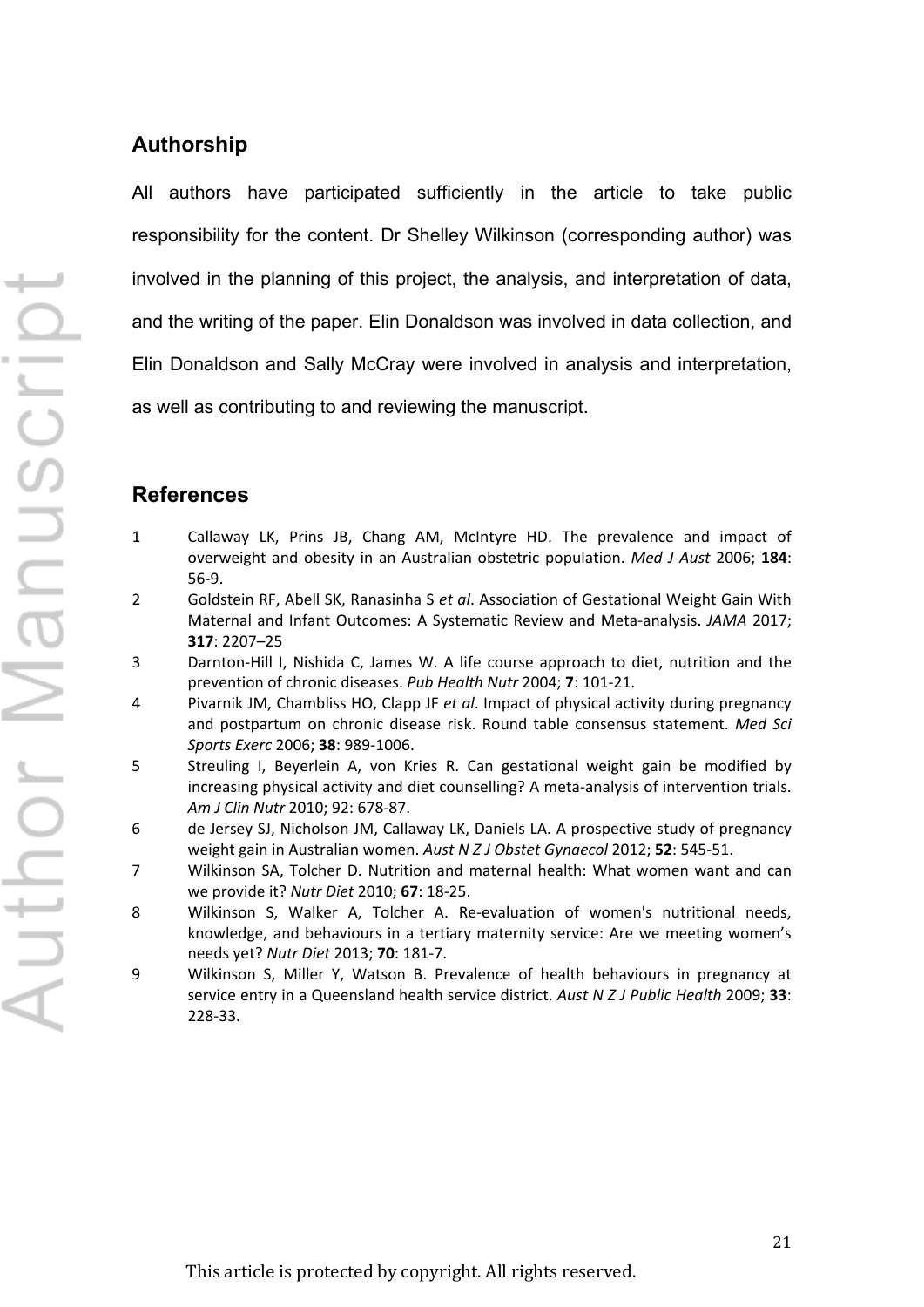- 10 Queensland Health. Overweight and Obesity. Brisbane: Population Epidemiology Unit., 2011. The contract of the contract of the contract (Available contract of the from: http://www.health.qld.gov.au/epidemiology/documents/overweight-2011-fs.pdf, accessed 26 January 2018).
- 11 Wen LM, Flood VM, Simpson JM, Rissel C, Baur LA. Dietary behaviours during pregnancy: findings from first-time mothers in southwest Sydney, Australia. *Int J Behav Nutr Phys Act* 2010; **7**: 13.
- 12 Zhang C, Tobias DK, Chavarro JE *et al*. Adherence to healthy lifestyle and risk of gestational diabetes mellitus: prospective cohort study. *BMJ* 2014; **349**: g5450.
- 13 Graham ID, Logan J, Harrison MB, Straus SE, Tetroe J, Caswell W. Lost in knowledge translation: time for a map? *J Contin Educ Health Prof* 2006; **26**: 13-24.
- 14 NHMRC. *Food for health. Dietary guidelines for Australian adults. A guide to healthy eating.* Canberra: NHMRC, 2003.
- 15 Institute of Medicine. *Weight gain during pregnancy: Reexamining the guidelines*. Washington, D.C.: The National Academies Press, 2009.
- 16 NHMRC. *Australian Dietary Guidelines: Eat for Health.* Canberra: National Health and Medical Research Council, 2013.
- 17 Reader D, Splett P, Gunderson EP, Diabetes Care and Education Dietetic Practice Group. Impact of gestational diabetes mellitus nutrition practice guidelines implemented by registered dietitians on pregnancy outcomes. *J Am Diet Assoc* 2006; **106**: 1426-33.
- 18 Glasgow RE, Davis CL, Funnell MM, Beck A. Implementing practical interventions to support chronic illness self-management. *Jt Comm J Qual Patient Saf* 2003; **29**: 563-74.
- 19 Bandura A. Self- efficacy: Toward a unifying theory of behavioral change. *Psych Rev* 1977; **84**: 191-215.
- 20 Wilson S. Individual versus group education: Is one better? *Pt Educ Counsel* 1997; **32**: S67-S75.
- 21 French SD, Green SE, O'Connor DA *et al*. Developing theory-informed behaviour change interventions to implement evidence into practice: a systematic approach using the Theoretical Domains Framework. *Implem Sci* 2012; **7**: 38.
- 22 Gal I, Prigat A. Why organizations continue to create patient information leaflets with readability and usability problems: an exploratory study. *Health Educ Res* 2005; **20**: 485-93.
- 23 Paul CL, Redman S, Sanson- Fisher RW. The development of a checklist of content and design characteristics for printed health education materials. *Health Prom J Aust* 1997; **7**: 153- 9.
- 24 Serxner S. How readability of patient materials affects outcomes. *J Vasc Nurs* 2000; **18**: 97-101.
- 25 Wilkinson S, McIntyre H. Evaluation of the Healthy Start to Pregnancy early antenatal health promotion workshop: A randomized controlled trial. *BMC Preg Childbirth* 2012; **12**: 131.
- 26 Wilkinson S, van der Pligt P, Gibbons K, McIntyre H. Trial for Reducing Weight Retention in New Mums: a randomised controlled trial evaluating a low intensity, postpartum weight management programme. *J Hum Nutr Diet* 2015; **28**(S1): 15-28.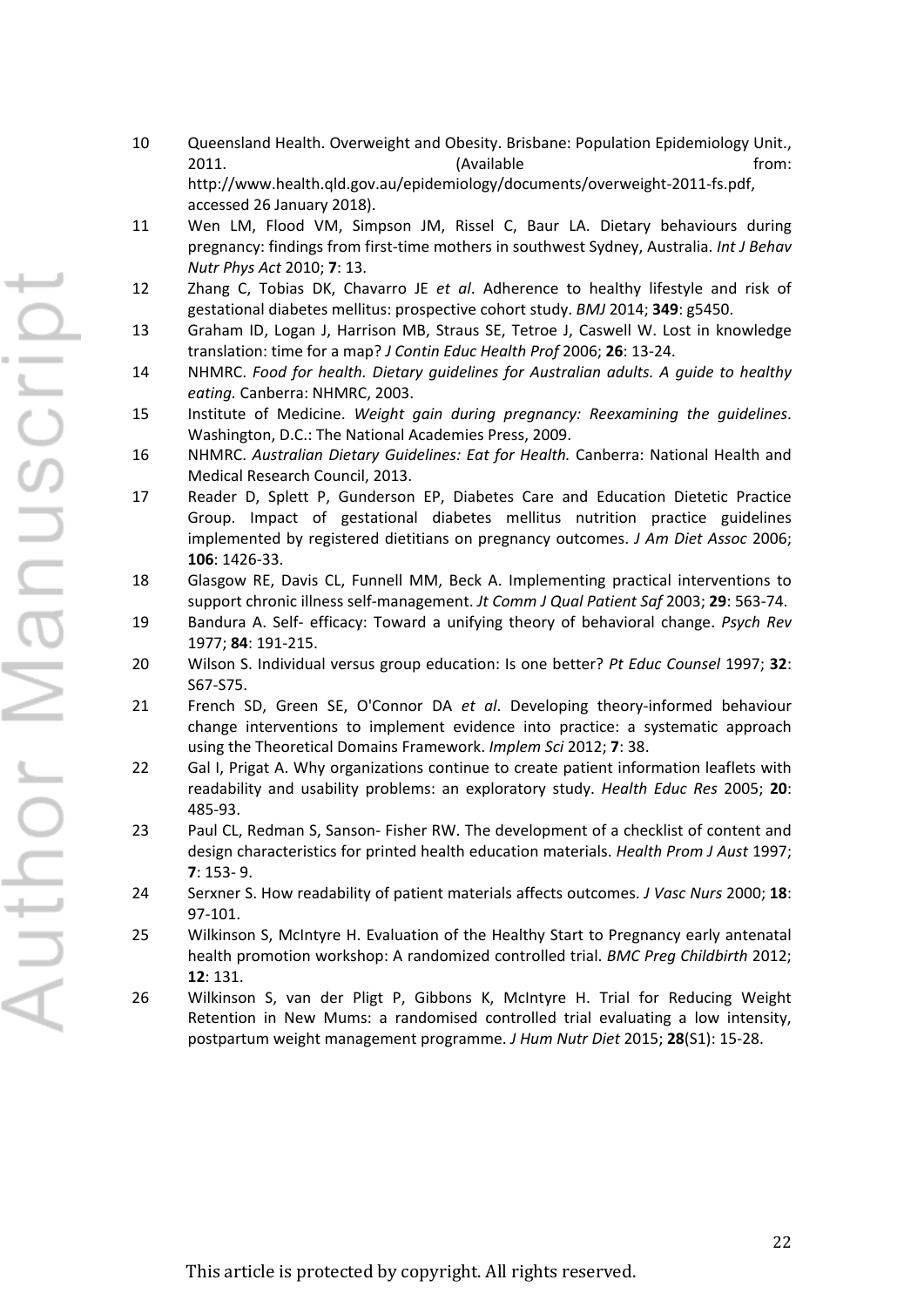- 27 Wilkinson S, McCray S, Beckmann M, Parry A, McIntyre H. Barriers and enablers to translating gestational diabetes guidelines into practice. *Pract Diabetes* 2014; **31**: 67- 72.
- 28 Wilkinson SA, McCray SJ, Beckmann M, McIntyre HD. Evaluation of a process of implementation of a gestational diabetes nutrition model of care into practice. *Nutr Diet* 2016; **73**: 329-35.
- 29 Wilkinson S, Poad D, Stapleton H. Maternal overweight and obesity. A survey of clinicians' characteristics and attitudes, and their responses to their pregnant clients. *BMC Preg Childbirth* 2013; **13**: 117.
- 30 Wilkinson S, Stapleton H. Overweight and obesity in pregnancy: the evidence-practice gap in staff knowledge, attitudes and practices. *Aust N Z J Obstet Gynaecol* 2012; **52**: 588-92.
- 31 Wilkinson SA, Donaldson E, Beckmann M, Stapleton H. Service-wide management of healthy gestational weight gain following an implementation science approach. *Matern Child Nutr* 2017; **13**: e12266.
- 32 Mater Group. The Mater Personalised Pregnancy Weight Tracker ©: an evidencebased resource that takes the guesswork out of healthy pregnancy weight gain, 2008. (Available from: http://wellness.mater.org.au/Our-Services/Nutrition-and-Dietetics/Outpatients/The-Mater-Personalised-Pregnancy-Weight-Tracker-%C2%A9, accessed 26 January 2018).
- 33 Mater Group. Nine months of nutrition, 2014. (Available from: http://www.matermothers.org.au/diet, accessed 26 January 2018).
- 34 Hoerr S, Horodynski M, Lee S, Henry M. Predictors of nutritional adequacy in mothertoddler dyads from rural families with limited incomes. *J Am Diet Assoc* 2006; **106**: 1766-73.
- 35 Queensland Health. Healthy eating for gestational diabetes mellitus Brisbane, 2009. (Available from:  $\blacksquare$ https://www.health.qld.gov.au/\_\_data/assets/pdf\_file/0021/370074/diab\_gdm\_c

olour.pdf, accessed 2 January 2014). 36 Vickers M. Early life nutrition, epigenetics and programming of later life disease. *Nutrients* 2014; **6**: 2165-78.

- 37 Bookari K, Yeatman H, Williamson M. Informing Nutrition Care in the Antenatal Period: Pregnant Women's Experiences and Need for Support. *BioMed Res Int* 2017; https://doi.org/10.1155/2017/4856527.
- 38 Lucas C, Charlton K, Yeatman H. Nutrition Advice During Pregnancy: Do Women Receive it and Can Health Professionals Provide it? *Matern Child Health* 2014; **18**: 2465 -78.
- 39 Szwajcer E, Hiddink G, Maas L, Koelen M, van Woerkum C. Nutrition awareness before and throughout different trimesters in pregnancy: a quantitative study among Dutch women. *Fam Pract* 2012; **29**(S1): i82-i8.
- 40 Christenson A, Johansson E, Reynisdottir S, Torgerson J, Hemmingsson E. Women's Perceived Reasons for Their Excessive Postpartum Weight Retention: A Qualitative Interview Study. *PLoS ONE* 2016; **11**: e0167731.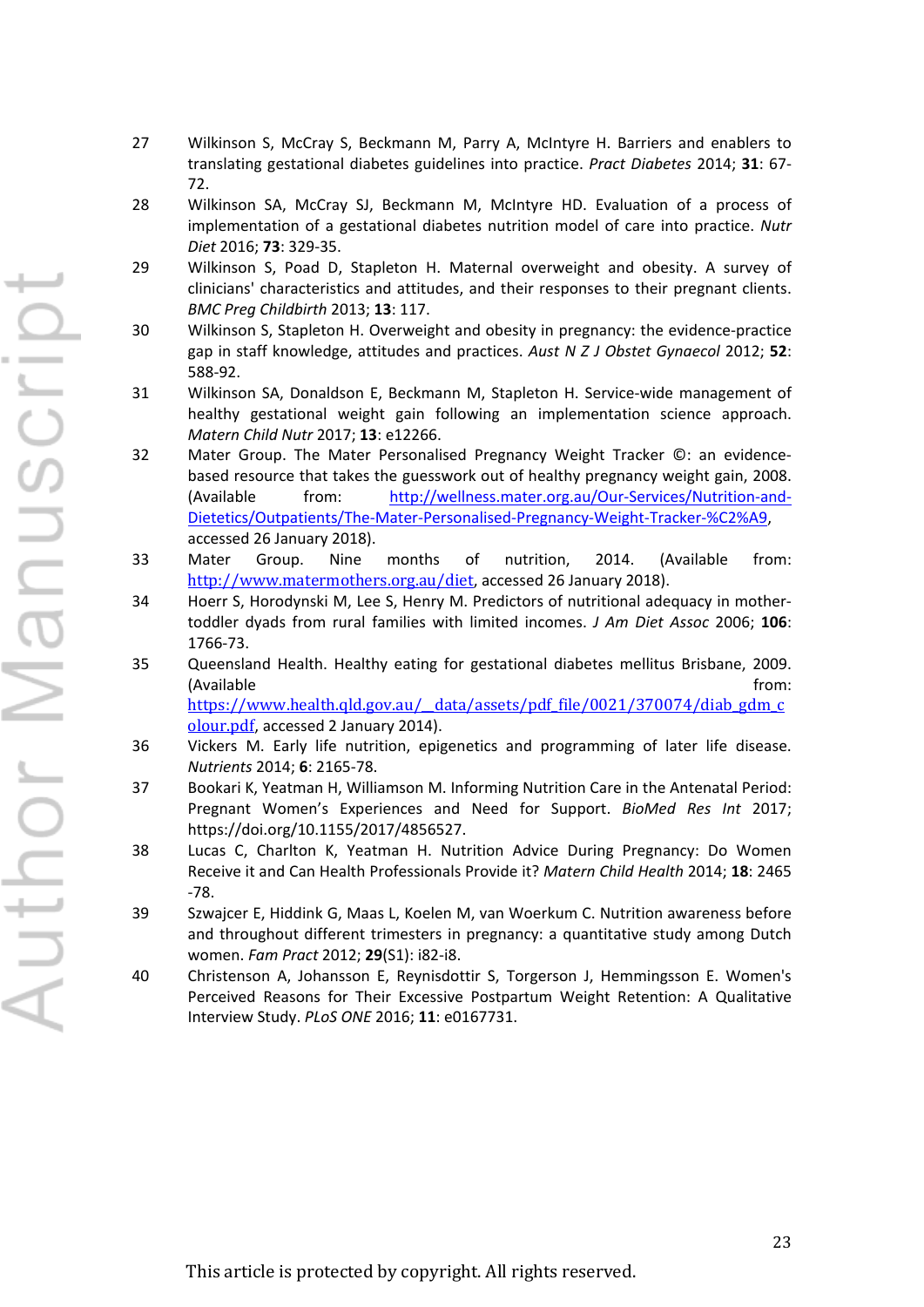- 41 Devine C, Bove C, Olson C. Continuity and change in women's weight orientations and lifestyle practices through pregnancy and the postpartum period: the in ̄uence of life course trajectories and transitional events. *Soc Sci Med* 2000; **50**: 567-82.
- 42 de Jersey SJ, Nicholson JM, Callaway LK, Daniels LA. An observational study of nutrition and physical activity behaviours, knowledge, and advice in pregnancy. *BMC Preg Childbirth* 2013; **13**: 115.
- 43 Blumfield M, Hure A, MacDonald-Wicks L, Patterson A, Smith R, Collins C. Disparities exist between National food gropu recommendations and the dietary intakes of women. *BMC Women Health* 2011; **11**: 37.
- 44 Malek L, Umberger W, Makrides M, Zhou S. Adherence to the Australian dietary guidelines during pregnancy: evidence from a national study. *Public Health Nutr* 2016; **19**: 1155-63.
- 45 Porteous H, Palmer M, Wilkinson SA. Informing maternity service development by surveying new mothers about preferences for nutrition education during their pregnancy in an area of social disadvantage. *Women Birth* 2014; **27**: 196-201.
- 46 Cruickshank A, Porteous H, Palmer M. Investigating antenatal nutrition education preferences in South-East Queensland, including Maori and Pasifika women. *Women Birth* 2018; **31**: 278-84.
- 47 Reyes N, Klotz A, Herring S. A qualitative study of motivators and barriers to healthy eating in pregnancy for low-income, overweight, African-American mothers. *J Acad Nutr Diet* 2013; **113**: 1175-81.
- 48 Treiman K, Freimuth V, Damron D, et al. Attitudes and behaviors related to fruits and vegetables among low-income women in the WIC program. *Prev Med* 1996; **28**: 149- 56.
- 49 de Jersey S, Ross L, Himstedt K, McIntyre H, Callaway L. Weight gain and nutritional intake in obese pregnant women: some clues for intervention. *Nutr Diet* 2011; **68**: 53- 9.
- 50 Amorim A, Linne Y, Lourenco P. Diet or exercise, or both, for weight reduction in women after birth. *Cochrane Database Sys Rev* 2007; Issue 3.: 1-31.
- 51 Muktabhant B, Lawrie T, Lumbiganon P, Laopaiboon M. Diet or exercise, or both, for preventing excessive weight gain in pregnancy. Cochrane Database Sys Rev 2015; Issue 6. Art. No.: CD007145. DOI: 10.1002/14651858.CD007145.pub3.
- 52 Thangaratinam S, Rogozinska E, Jolly K *et al.* Effects of interventions in pregnancy on maternal weight and obstetric outcomes: a meta-analysis of randomised evidence. *BMJ* 2012; **344**: e2088.
- 53 Tanentsapf I, Heitman B, Adegboye A. Systematic review of clinical trials on dietary interventions to prevent excessive weight gain during pregnancy among normal weight, overweight and obese women. *BMC Preg Childbirth* 2011; **11**: 81.
- 54 Willcox J, Wilkinson S, Lappas M *et al*. A mobile health intervention promoting healthy gestational weight gain for women entering pregnancy at a high body mass index: the txt4two pilot randomised controlled trial. *BJOG* 2017; **124**: 1718-28.
- 55 Willcox J, Campbell KJ, McCarthy EA *et al*. Gestational weight gain information: seeking and sources among pregnant women. *BMC Preg Childbirth* 2015; **15**: 164.